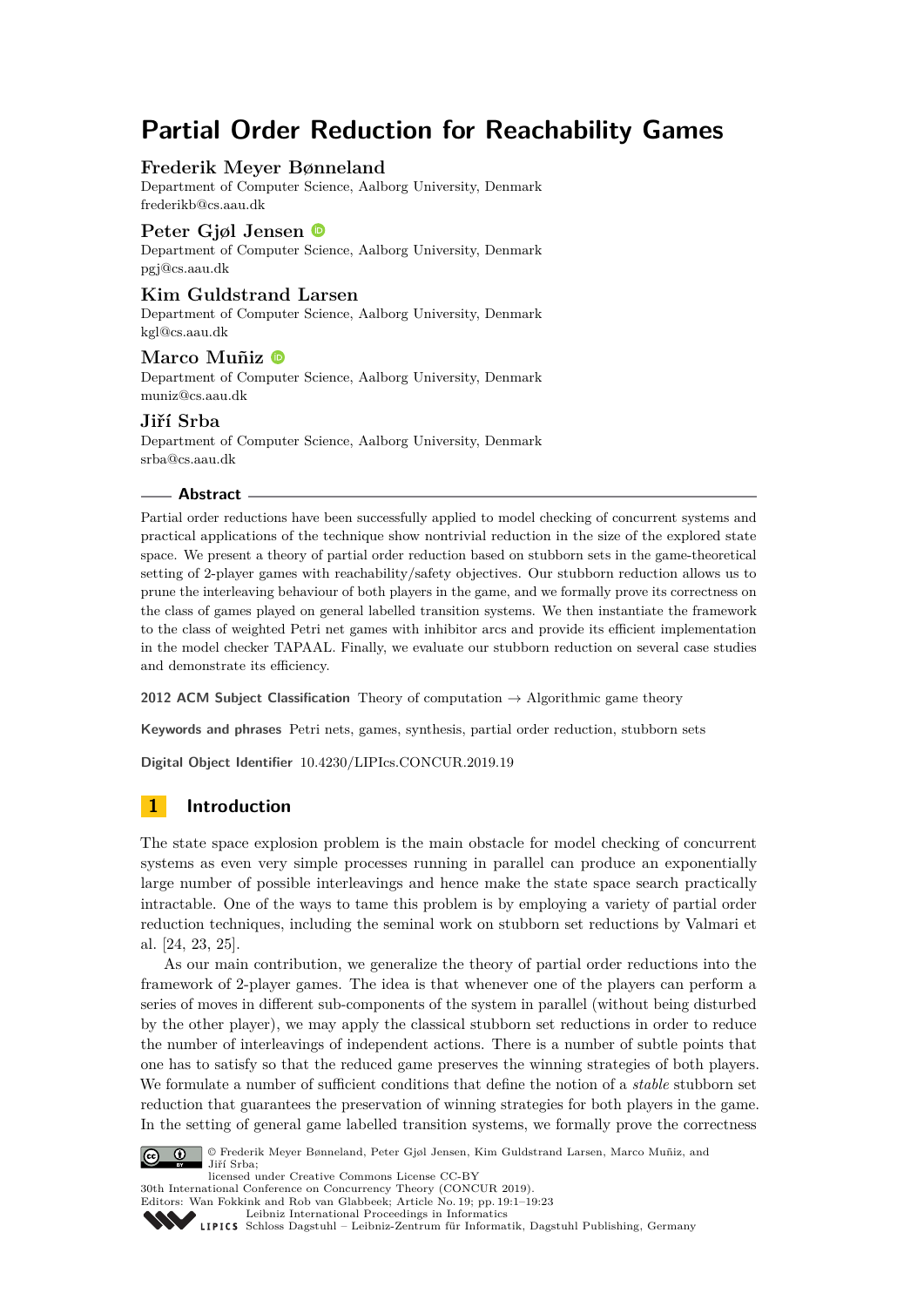### **19:2 Partial Order Reduction for Reachability Games**

of stable reductions and we demonstrate the applicability of the framework on weighted Petri net games with inhibitor arcs. We show how to approximate in a syntax-driven manner the conditions of a stable Petri net game reduction and provide an efficient, open source implementation in the model checker TAPAAL [\[6\]](#page-13-0). We also implement a game engine based on dependency graphs, following the approach from [\[14,](#page-14-3) [5\]](#page-13-1), and on several case studies evaluate the game engine both with and without the use of the stable stubborn set reduction. The experiments demonstrate that the computation of the stubborn sets has only a minor overhead and has the potential of achieving exponential reduction both in the running time as well as in the number of searched configurations. We believe that this is the first implementation of 2-player game partial order reduction technique for Petri nets working in practice.

*Related Work.* Partial order reductions in the non-game setting for linear time properties have previously been studied [\[19,](#page-14-4) [23,](#page-14-1) [18,](#page-14-5) [17\]](#page-14-6) which lends itself towards the safeness or liveness properties we want to preserve for winning states. In [\[19\]](#page-14-4) and [\[23\]](#page-14-1) Peled and Valmari present partial order reductions for general LTL. In [\[18\]](#page-14-5) Lehmann et al. study stubborn sets applied to a subset of LTL properties called simple linear time properties which does not require all the requirements for general LTL preservation.

The extension of partial order reductions to game-oriented formalisms and verification tasks has not yet received much attention in the literature. In [\[10\]](#page-13-2) partial order reductions for LTL without the next operator are adapted to a subset of alternating-time temporal logic and applied to multi-agent systems. The authors considers games with imperfect information, however they also show that their technique does not work for strategies with perfect information. We assume an antagonistic environment and focus on preserving the existence of winning strategies with perfect information, reducing the state space and improving existing controller synthesis algorithms. Partial order reduction for the problem of checking bisimulation equivalance between two labelled transition systems is presented in [\[9\]](#page-13-3). Our partial order reduction is applied directly to a labelled transition system while theirs are applied to the bisimulation game graph. While the setting is distinctly different, our approach is more general as we allow for mixed states, provide less information to the controller, and allow for reduction in both controllable as well as environmental states. Moreover, we provide an implementation of the on-the-fly strategy synthesis algorithm and argue by a number of case studies for its practical applicability.

The work on partial order reductions for modal mu-calculus and CTL (see e.g. [\[21,](#page-14-7) [26\]](#page-14-8)) allows us in principle to encode the game semantics as a part of the mu-calculus formula, however, there is to the best of our knowledge no literature documenting the practical applicability of this approach.

Complexity and decidability results for control synthesis in Petri nets games are not encouraging. The control synthesis problem is for many instances of Petri net formalisms undecidable [\[1,](#page-13-4) [2\]](#page-13-5), including those that allow for inhibition [\[2\]](#page-13-5) which we utilise to model our case studies. If the problem is decidable for a given instance of a Petri net formalism (like e.g. for bounded nets) then it is usually of exponential complexity. In fact, most questions about the behaviour of bounded Petri nets are at least PSPACE-hard [\[11\]](#page-14-9). Among these questions is the existence of an infinite run [\[7\]](#page-13-6) that we need to test as one of the sufficient conditions for applying stubborn set reductions to games. Instead of using exact infinite run detection approaches like in [\[7\]](#page-13-6), we opt for efficient overapproximation algorithms to detect cycles using both syntactic and local state information.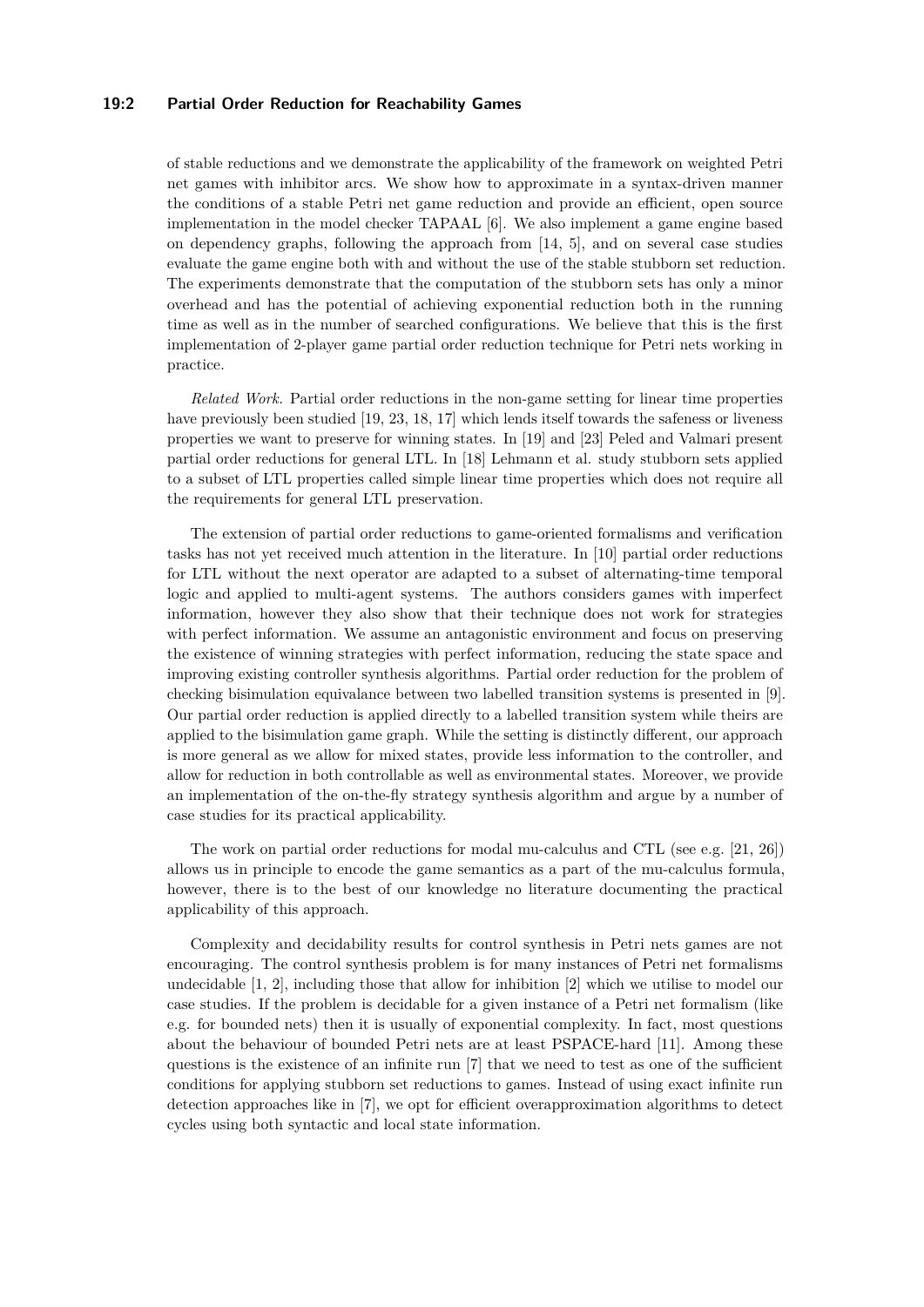### **F. M. Bønneland and P. G. Jensen and K. G. Larsen and M. Muñiz and J. Srba 19:3**

# **2 Preliminaries**

▶ **Definition 1** (Game Labelled Transition System). *A (deterministic) Game Labelled Transition System (GLTS) is a tuple*  $G = (S, A_1, A_2, \rightarrow, Goal)$  *where* S *is a set of states,*  $A_1$  *is a finite set of actions for player 1 (the controller), A*<sup>2</sup> *is a finite set of actions for player 2 (the environment) where*  $A_1 \cap A_2 = \emptyset$  *and*  $A = A_1 \cup A_2$ ,  $\rightarrow \subseteq \mathcal{S} \times A \times \mathcal{S}$  *is a transition relation s.t.* if  $(s, a, s') \in \rightarrow$  and  $(s, a, s'') \in \rightarrow$  then  $s' = s''$ , and  $Goal \subseteq S$  is a set of goal states.

Let  $G = (\mathcal{S}, A_1, A_2, \rightarrow, Goal)$  be a fixed GLTS for the remainder of the section. Whenever  $(s, a, s') \in \mathcal{A}$  we write  $s \stackrel{a}{\to} s'$  and say that *a* is enabled in *s* and can be *fired* in *s* yielding *s'*. Otherwise we say that *a* is *disabled* in *s*. The set of *enabled* player *i* actions where  $i \in \{1, 2\}$ in a state  $s \in S$  is given by  $en_i(s) = \{a \in A_i \mid \exists s' \in S$ .  $s \stackrel{a}{\rightarrow} s'\}$ . The set of all enabled actions is given by  $en(s) = en_1(s) \cup en_2(s)$ . For a state  $s \in S$  where  $en(s) \neq \emptyset$  if  $en_2(s) = \emptyset$ then we call *s* a player 1 state, if  $en_1(s) = \emptyset$  then we call *s* a player 2 state, and otherwise we call it a mixed state. The GLTS *G* is called non-mixed if all states are either player 1 or player 2 states. For a sequence of actions  $w = a_1 a_2 \cdots a_n \in A^*$  we write  $s \stackrel{w}{\to} s'$  if  $s \stackrel{a_1}{\longrightarrow} s_1 \stackrel{a_2}{\longrightarrow} \cdots \stackrel{a_n}{\longrightarrow} s'$ . If  $w \in A^\omega$ , i.e. it is infinite, then we write  $s \stackrel{w}{\longrightarrow}$ . Actions that are a part of *w* are said to occur in *w*. A sequence of states induced by  $w \in A^* \cup A^{\omega}$  is called a *run* and is written as  $\pi = s_0 s_1 \cdots$ . We use  $\Pi_G(s)$  to denote the set of all runs starting from a state  $s \in S$  in GLTS *G*, s.t. for all  $s_0 s_1 \cdots \in \Pi_G(s)$  we have  $s_0 = s$ , and  $\Pi_G = \bigcup_{s \in S} \Pi_G(s)$ as the set of all runs. The length of a run  $\pi$  (number of states in the run) is given by the function  $\ell : \Pi_G \to \mathbb{N}^0 \cup \{\infty\}$ . A position in a run  $\pi = s_0 s_1 \ldots \in \Pi_G(s)$  is a natural number  $i \in \mathbb{N}^0$  that refers to the state  $s_i$  and is written as  $\pi_i$ . A position *i* can range from 0 to  $\ell(\pi)$ s.t. if  $\pi$  is infinite then  $i \in \mathbb{N}^0$  and otherwise  $0 \leq i \leq \ell(\pi)$ . Let  $\Pi_G^{max}(s)$  be the set of all maximal runs starting from *s*, defined as  $\Pi_G^{max}(s) = {\pi \in \Pi_G(s) | \ell(\pi) = \infty \vee en(\pi_{\ell(\pi)}) = \emptyset}$ . We omit the GLTS *G* from the subscript of run sets if it is clear from the context.

A reduced game is defined by a function called a reduction.

▶ **Definition 2** (Reduction). Let  $G = (S, A_1, A_2, \rightarrow, Goal)$  be a GLTS. A reduction is a  $function\ St:\mathcal{S}\rightarrow 2^A.$ 

 $\triangleright$  **Definition 3** (Reduced Game). Let  $G = (S, A_1, A_2, \rightarrow, Goal)$  be a GLTS and St be a *reduction. The* reduced game *of G by the reduction St is given by*  $G_{St} = (\mathcal{S}, A_1, A_2, \frac{\rightarrow}{st}, Goal)$ *where*  $s \xrightarrow[s]{a} s'$  *iff*  $s \xrightarrow{a} s'$  *and*  $a \in St(s)$ *.* 

The set of actions *St*(*s*) is the *stubborn set* of *s* with the reduction *St*. The set of non-stubborn actions for *s* is defined as  $St(s) = A \setminus St(s)$ .

A (memoryless) strategy is a function which proposes the next action player 1 wants to be fired.

 $\triangleright$  **Definition 4** (Strategy). Let  $G = (S, A_1, A_2, \rightarrow, Goal)$  be a GLTS. A strategy is a function  $\sigma : \mathcal{S} \to A_1 \cup \{\perp\}$  where for all  $s \in \mathcal{S}$  we have if  $en_1(s) \neq \emptyset$  then  $\sigma(s) \in en_1(s)$  else  $\sigma(s) = \perp$ .

The intuition is that in order to ensure progress, player 1 always has to propose an action if she has an enabled action. Let  $\sigma$  be a fixed strategy for the remainder of the section. We define a function  $next_{\sigma}(s)$  that returns the set of actions considered at  $s \in S$  under  $\sigma$  as:

$$
next_{\sigma}(s) = \begin{cases} en_2(s) \cup \sigma(s) & \text{if } \sigma(s) \neq \bot \\ en_2(s) & \text{otherwise.} \end{cases}
$$

Let  $\Pi_{\sigma}^{max}(s) \subseteq \Pi^{max}(s)$  be the set of maximal runs subject to  $\sigma$  starting at  $s \in \mathcal{S}$ , defined as:

$$
\Pi_{\sigma}^{max}(s) = \{ \pi \in \Pi^{max}(s) \mid \forall i \in \{1, ..., \ell(\pi)\}. \exists a \in next_{\sigma}(\pi_{i-1}). \ \pi_{i-1} \stackrel{a}{\rightarrow} \pi_{i}) \} .
$$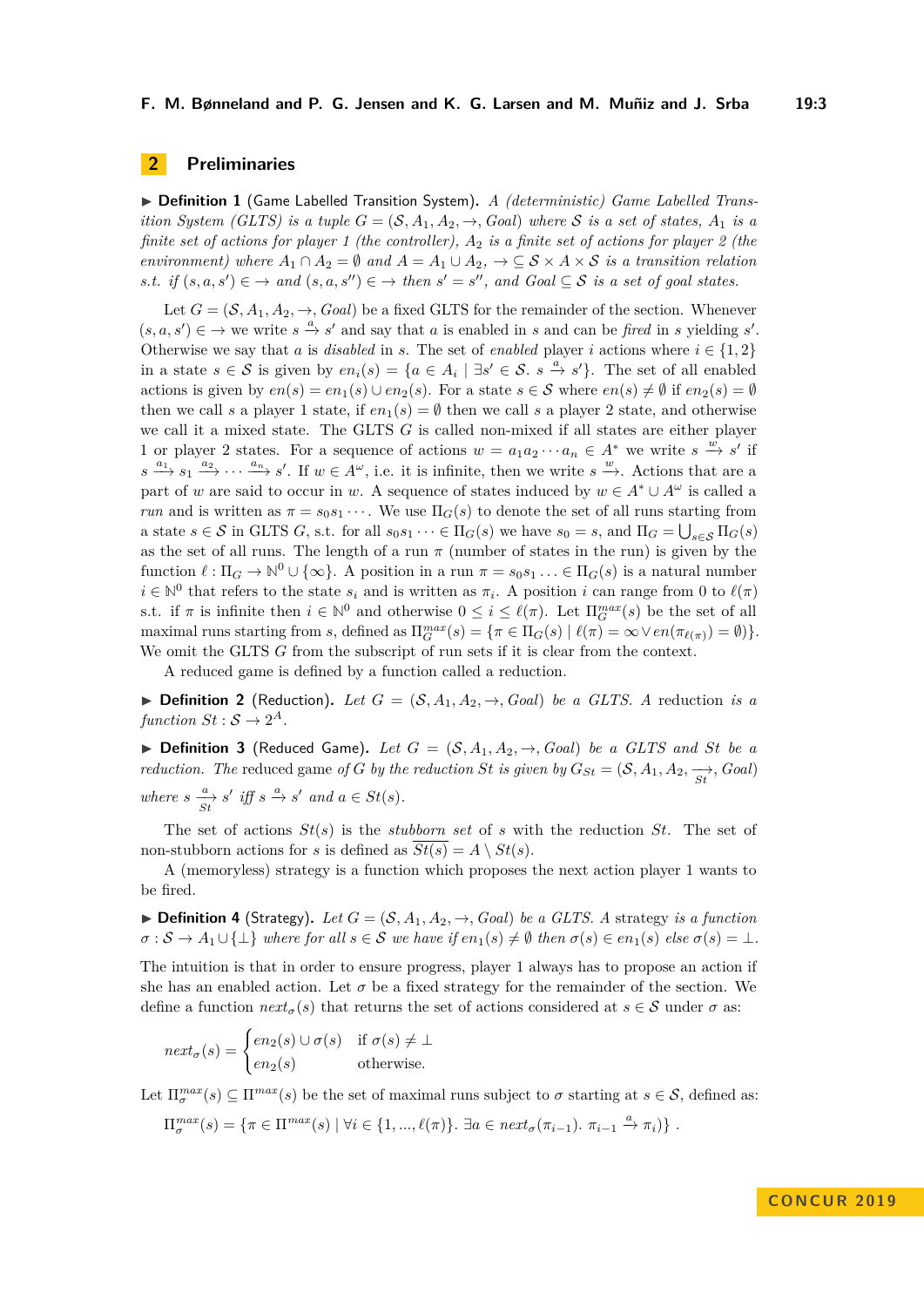### **19:4 Partial Order Reduction for Reachability Games**

▶ **Definition 5** (Winning Strategy). Let  $G = (S, A_1, A_2, \rightarrow, Goal)$  be a GLTS and  $s \in S$  be a *state.* A strategy  $\sigma$  *is a* winning strategy *for player* 1 *at s in G iff for all*  $\pi \in \Pi_{\sigma}^{max}(s)$  *there exists a position i s.t.*  $\pi_i \in \text{Goal}$ .

If a state is winning for player 1 in *G* then no matter what action sequence the environment chooses, eventually a goal state is reached. Furthermore, for a given winning strategy  $\sigma$  at  $s$ in *G* there is a finite number  $n \in \mathbb{N}$  such that a goal state is always reached with at most *n* action firings. We call the minimum such number the *strategy depth* of  $\sigma$ .

▶ **Definition 6** (Strategy Depth). Let  $G = (S, A_1, A_2, \rightarrow, Goal)$  be a GLTS,  $s \in S$  a winning *state for player* 1 *in G* where  $s \notin$  *Goal, and*  $\sigma$  *a winning strategy at s in G.* Then  $n \in \mathbb{N}^0$  *is the* depth *of*  $\sigma$  *at*  $s$  *in*  $G$  *if:* 

- *for all*  $\pi \in \Pi_{G,\sigma}^{max}(s)$  *there exists*  $0 \leq i \leq n$  *s.t.*  $\pi_i \in \text{Goal}$ *, and*
- *there exists*  $\pi' \in \Pi_{G,\sigma}^{max}(s)$  *s.t.*  $\pi'_n \in \text{Goal}$  and for all  $0 \leq j \leq n$  we have  $\pi'_j \notin \text{Goal}$ .

<span id="page-3-2"></span>▶ **Lemma 7.** *Let*  $G = (S, A_1, A_2, \rightarrow, Goal)$  *be a GLTS, s* ∈ S *a winning state for player* 1  $in G$ *, and*  $\sigma$  *a winning strategy at s in*  $G$ *.* 

- <span id="page-3-3"></span>**1.** *There exists*  $n \in \mathbb{N}^0$  *that is the depth of*  $\sigma$  *at s in G.*
- <span id="page-3-4"></span>**2.** For all  $a \in next_{\sigma}(s)$  where  $s \stackrel{a}{\rightarrow} s'$ , the depth of  $\sigma$  at  $s'$  in  $G$  is  $m$  such that  $0 \leq m < n$ .

A set of actions for a given state and a given set of goal states is called an interesting set if for any path leading to any goal state at least one action from the set of interesting actions has to be fired.

▶ **Definition 8** (Interesting Actions). Let  $G = (S, A_1, A_2, \rightarrow, Goal)$  be a GLTS and  $s \in S$  a *state.* A set of actions  $A_s(Goa) \subseteq A$  *is called an* interesting set of actions for *s* and Goal *if whenever*  $s \notin$  *Goal,*  $w = a_1 \cdots a_n \in A^*$ ,  $s \xrightarrow{w} s'$ , and  $s' \in$  *Goal then there exists*  $1 \leq i \leq n$ *s.t.*  $a_i \in A_s(Goal)$ .

<span id="page-3-1"></span>▶ **Example 9.** In Figure [1](#page-3-0) we see an example of a GLTS  $G = (\mathcal{S}, A_1, A_2, \rightarrow, Goal)$  where  $S = \{s_1, s_2, s_3, s_4, s_5, s_6, s_7\}$  is the states denoted by a circle,  $A_1 = \{a, b, c\}$  is the player 1 actions,  $A_2 = \{d\}$  is the player 2 actions, and  $\rightarrow$  is denoted by the solid and dashed lines between states and labelled with a corresponding action for player 1 and 2, respectively. Let  $Goal = \{s_6\}.$ 

<span id="page-3-0"></span>We consider different proposals for a set of interesting actions for the state  $s_1$ . The set  ${b}$  is an interesting set of actions in  $s_1$  since the goal state  $s_6$  cannot be reached without firing *b* at least once. Furthermore, the sets  $\{a\}$  and  $\{c\}$  are also sets of interesting actions for the state *s*1.



**Figure 1** Example of safe and interesting sets of actions for a state *s*1.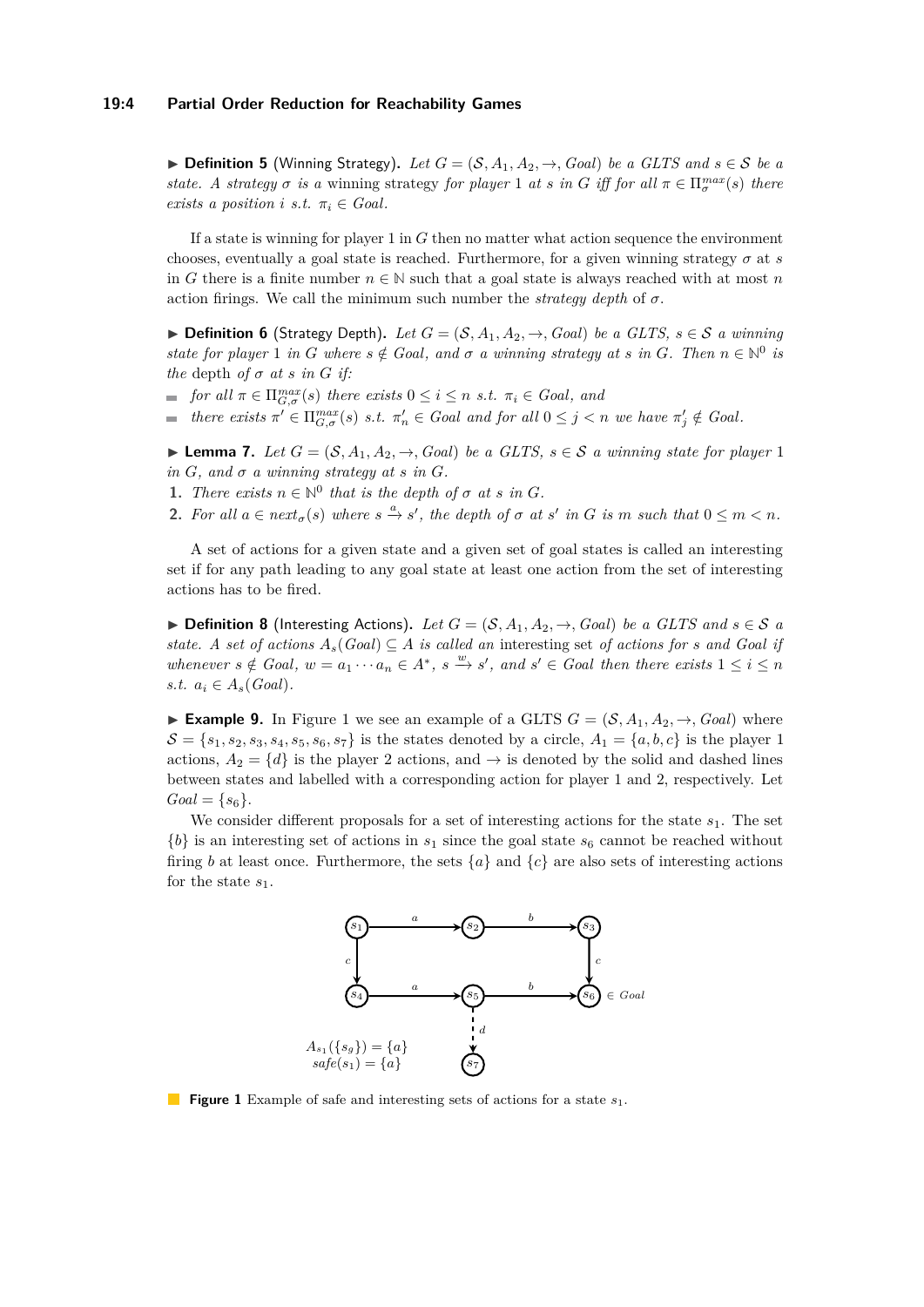Player 1 has to consider his safe actions. A player 1 action is *safe* in a given player 1 state if by firing it before any sequence of player 1 actions excluding the safe action then it will never reach a player 2 state.

▶ **Definition 10** (Safe Action). Let  $G = (S, A_1, A_2, \rightarrow, Goal)$  be a GLTS and  $s \in S$  a state *s.t.*  $en_2(s) = ∅$ *. An action*  $a ∈ A_1 ∩ en_1(s)$  *is* safe *in s if* whenever  $w ∈ (A_1 \setminus {a})^*$  *and*  $s \xrightarrow{w} s'$  and  $en_2(s') = \emptyset$  and  $s \xrightarrow{aw} s''$  then  $en_2(s'') = \emptyset$ . The set of all safe actions for *s* is *written as safe*(*s*)*.*

► **Example 11.** Consider again the GLTS in Figure [1.](#page-3-0) We reasoned in Example [9](#page-3-1) that the set  ${b}$  is an interesting set of actions in the state  $s_1$ . However, *b* is not a safe player 1 action in  $s_1$  since by definition *b* has to be enabled at  $s_1$  to be safe. The enabled actions at  $s_1$  is  $en(s_1) = \{a, c\}$ , and between these two actions only *a* is safe. The action *c* is not safe since we have  $s_1 \stackrel{a}{\rightarrow} s_2$  and  $en_2(s_2) = \emptyset$  but  $s_1 \stackrel{ca}{\rightarrow} s_5$  and  $en_2(s_5) \neq \emptyset$ . It is clear from the figure that *s*<sup>1</sup> is a winning state for player 1 with *a* as the action player 1 should choose in order to win.

# **3 Stable Reduction**

A reduction *St* provides at each state a set of actions which are sufficient to fire such that a certain property is preserved in the reduced game. In the game setting, we have to guarantee the preservation of winning strategies for both players in the game. In what follows, we shall introduce a number of conditions that preserve winning strategies and we call such a reduction a *stable* one.

For the remainder of the section let  $s \in S$  be a state and  $Goal \subseteq S$  be a set of goal states, and let *As*(*Goal*) be a fixed set of interesting actions for *s* and *Goal*.

<span id="page-4-0"></span>I **Definition 12** (Stable Strategy Conditions)**.** *A reduction St is called* stable *if St satisfies for every*  $s \in S$  $s \in S$  *[C](#page-4-0)onditions* **[I](#page-4-0)**, **[W](#page-4-0)**, **[R](#page-4-0)**, **[G1](#page-4-0)**, **[G2](#page-4-0)**, **S**, **C**, and **[D](#page-4-0)**.

- *I If*  $en_1(s) \neq \emptyset$  *and*  $en_2(s) \neq \emptyset$  *then*  $en(s) \subseteq St(s)$ *.*
- *W For all*  $w \in \overline{St(s)}^*$  *and all*  $a \in St(s)$  *if*  $s \xrightarrow{wa} s'$  *then*  $s \xrightarrow{aw} s'$ .
- *R A*<sub>*s*</sub>(*Goal*) ⊆ *St*(*s*)

*G1* For all  $w \in \overline{St(s)}^*$  if  $en_2(s) = \emptyset$  and  $s \xrightarrow{w} s'$  then  $en_2(s') = \emptyset$ .

- *G2* For all  $w \in \overline{St(s)}^*$  if  $en_1(s) = \emptyset$  and  $s \xrightarrow{w} s'$  then  $en_1(s') = \emptyset$ .
- *S en*<sub>1</sub>(*s*) ∩ *St*(*s*) ⊆ *safe*(*s*) *or en*<sub>1</sub>(*s*) ⊆ *St*(*s*)
- *C* For all  $a \in A_2$  if there exists  $w \in A_2^{\omega}$  *s.t.*  $s \stackrel{w}{\to}$  and  $a$  occurs infinitely often in  $w$  then  $a \in St(s)$ .
- *D If*  $en_2(s) \neq \emptyset$  *then there exists*  $a \in en_2(s) \cap St(s)$  *s.t. for all*  $w \in \overline{St(s)}^*$  *where*  $s \stackrel{w}{\to} s'$ *we have*  $a \in en_2(s')$ *.*

If *s* is a mixed state then Condition **[I](#page-4-0)** ensures all enabled actions are included in the reduction. That is, we do not attempt to reduce the state space from this state. Condition **[W](#page-4-0)** ensures that we can swap the ordering of firing actions, such that firing the actions included in the reduction first still ensures we can reach a given state, i.e. they are independent. Condition **[R](#page-4-0)** ensures that a goal state cannot be reached solely by exploring actions not in the reduction, i.e. reachability of paths to goal states are preserved in the reduction. Conditions **[G1](#page-4-0)** and **[G2](#page-4-0)** ensure that if a state is a player 1 (or player 2) state then a player 2 (or player 1) state cannot be reached solely by exploring actions not in the reduction, i.e. reachability of paths to mixed states and opposing player states are preserved in the reduction. Condition **[S](#page-4-0)** ensures either that all stubborn player 1 actions are also safe and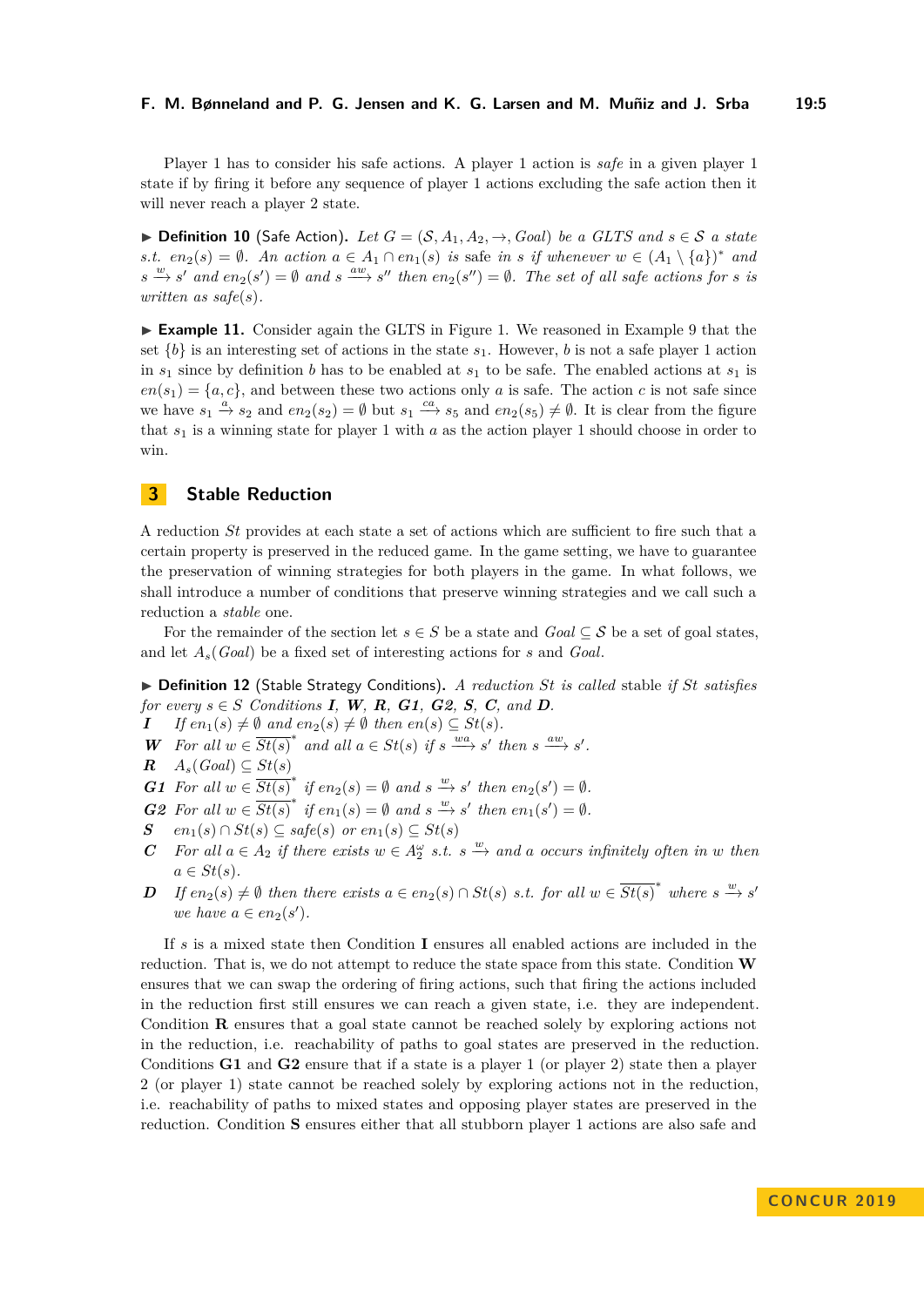### **19:6 Partial Order Reduction for Reachability Games**

if this is not the case then all player 1 actions are included in the reduction. Condition **[C](#page-4-0)** preserves infinite paths on which only player 2 actions are fired. Condition **[D](#page-4-0)** ensures that at least one player 2 action cannot be disabled solely by exploring actions not in the reduction.

**Example 13.** In Figure [2](#page-5-0) we see an example of a GLTS  $G = (\mathcal{S}, A_1, A_2, \rightarrow, Goal)$  where  $\mathcal{S} = \{s_1, s_2, s_3, s_4, s_5, s_6, s_7, s_8, s_9, s_{10}\}\$  are the states denoted by a circle,  $A_1 = \{a, b, c, d\}$  is the player 1 actions,  $A_2 = \{e\}$  is the player 2 action, and  $\rightarrow$  is denoted by the solid and dashed lines between states and labelled with a corresponding action for player 1 and 2, respectively. Let  $Goal = \{s_8\}$  be a fixed set of goal states for this GLTS and  $A_{s_1}(Goal) = \{a\}$ be a set of interesting actions. Thick lines indicate transitions and states that are preserved by a stable reduction *St*, while thin lines indicates transitions and states that are removed by the same reduction. For state  $s_1$  we have  $St(s_1) = \{a, c\}$  as it is sufficient to satisfy the stable reduction conditions. We satisfy  $G1$  since *c* has to be fired once to reach  $s_7$ . For  $s_1 \xrightarrow{ba} s_5$  and  $s_1 \xrightarrow{bc} s_7$  we also have  $s_1 \xrightarrow{ab} s_5$  and  $s_1 \xrightarrow{cb} s_7$ , so **[W](#page-4-0)** is satisfied. Clearly  $St(s_1)$ is an interesting set since  $A_{s_1}(Goal) \subseteq St(s_1)$  $A_{s_1}(Goal) \subseteq St(s_1)$  $A_{s_1}(Goal) \subseteq St(s_1)$ , so **[R](#page-4-0)** is satisfied. Condition **S** is satisfied since  $St(s_1) \cap en(s_1) \subseteq safe(s_1)$ . We have that **[I](#page-4-0)**, **[G2](#page-4-0)**, **[C](#page-4-0)**, and **[D](#page-4-0)** are satisfied as well since their antecedents are not true.

<span id="page-5-0"></span>

**Figure 2** Example of a stable reduction for a state *s*1.

We shall first notice the fact that if a goal state is reachable from some state, then the state has at least one enabled action that is also in the stubborn set.

<span id="page-5-1"></span> $\blacktriangleright$  **Lemma 14.** Let  $G = (\mathcal{S}, A_1, A_2, \rightarrow, Goal)$  be a GLTS, St a reduction that satisfies Condi*tions [W](#page-4-0)* and **[R](#page-4-0)**, and  $s \in S$  *a state. If there exists*  $w \in A^*$  *s.t.*  $s \stackrel{w}{\to} s'$  *and*  $s' \in$  *Goal then*  $St(s) \cap en(s) \neq \emptyset$ .

The correctness of stable stubborn reductions is proved by the next two lemmas. Both lemmas are proved by induction on the depth of a winning strategy for player 1 in the game.

<span id="page-5-2"></span> $\blacktriangleright$  **Lemma 15.** Let  $G = (S, A_1, A_2, \rightarrow, Goal)$  be a GLTS and St a stable reduction. For all  $s \in S$  *if state s is winning for player* 1 *in G then state s is winning for player* 1 *in*  $G_{St}$ .

<span id="page-5-3"></span> $\blacktriangleright$  **Lemma 16.** Let  $G = (\mathcal{S}, A_1, A_2, \rightarrow, Goal)$  be a GLTS and St a stable reduction. For all  $s \in S$  *if state s is winning for player* 1 *in*  $G_{St}$  *then state s is winning for player* 1 *in G*.

We can now present the main theorem showing that stable reductions preserve the winning strategies of both players in the game.

<span id="page-5-4"></span>▶ **Theorem 17** (Strategy Preservation for GLTS). Let  $G = (S, A_1, A_2, \rightarrow)$  be a GLTS and St *a stable reduction. For all*  $s \in S$  *state s is winning for player* 1 *in G iff state s is winning for player* 1 *in*  $G_{St}$ *.*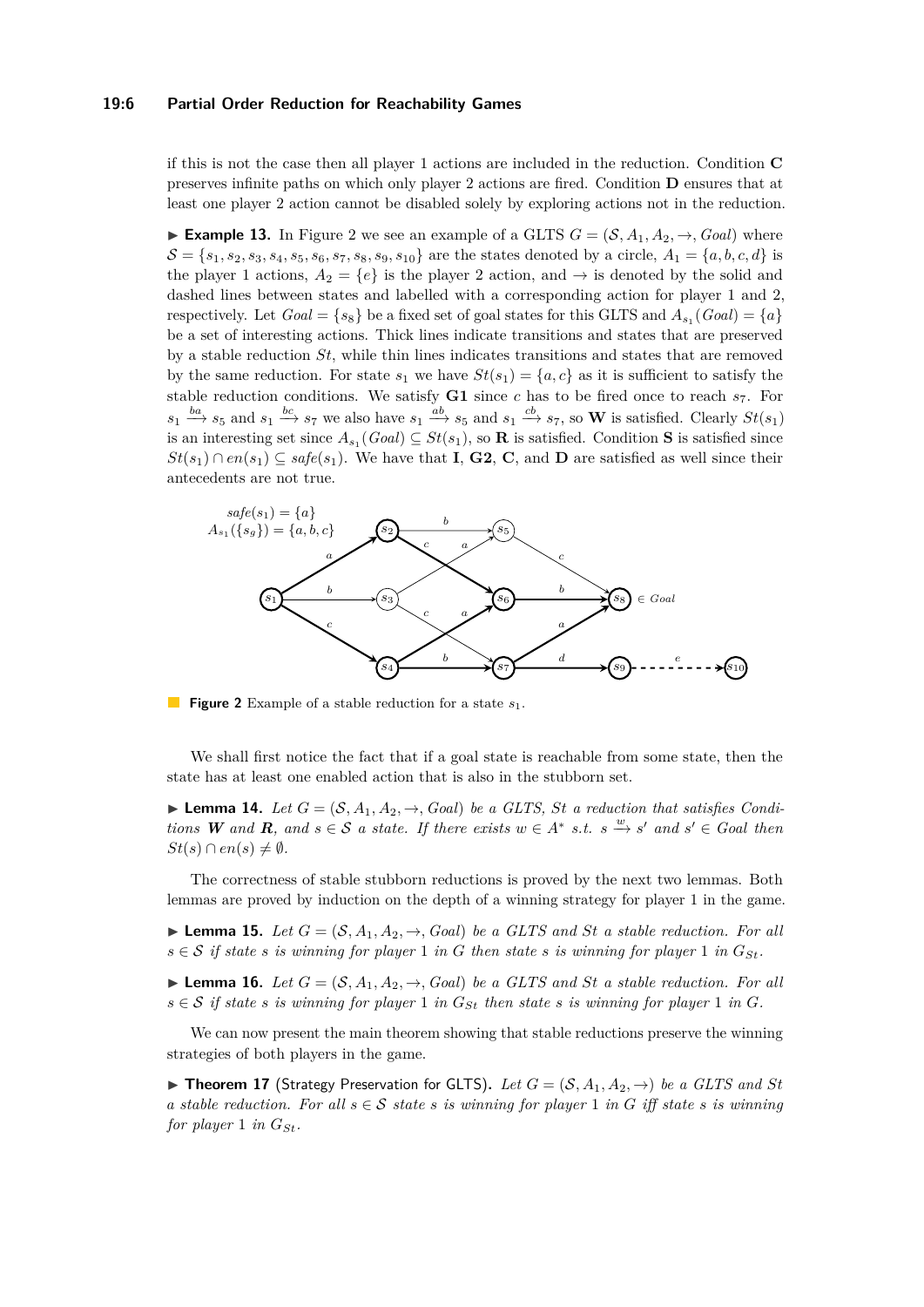Moreover, for non-mixed games we can simplify the conditions of stable reductions by removing the requirement on safe actions.

<span id="page-6-0"></span>▶ **Theorem 18** (Strategy Preservation for Non-Mixed GLTS). Let  $G = (S, A_1, A_2, \rightarrow)$  be a *non-mixed GLT[S](#page-4-0) and St a stable reduction with Condition*  $S$  *excluded. For all*  $s \in S$  *state s is winning for player* 1 *in G iff state s is winning for player* 1 *in*  $G_{St}$ *.* 

# **4 Stable Reductions on Petri Net Games**

We now introduce the formalism of Petri net games and show how to algorithmically construct stable reductions in a syntax-driven manner.

 $\triangleright$  **Definition 19** (Petri Net Game). A Petri net game is a tuple  $N = (P, T_1, T_2, W, I)$  where P *and*  $T = T_1 \oplus T_2$  *are finite sets of places and transitions, respectively, such that*  $P \cap T = \emptyset$  *and where transitions are partitioned into player* 1 *and player* 2 *transitions,*  $W : (P \times T) \cup (T \times P) \rightarrow$  $\mathbb{N}^0$  *is a weight function for regular arcs, and*  $I : (P \times T) \to \mathbb{N}^\infty$  *is a weight function for inhibitor arcs.* A marking M on N is a function  $M: P \to \mathbb{N}^0$ . The set  $\mathcal{M}(N)$  is the set of *all markings for N.*

For the rest of this section, let  $N = (P, T_1, T_2, W, I)$  be a fixed Petri net game such that  $T = T_1 \cup T_2$ . Let us first fix some useful notation. For a place or transition *x*, we denote the *preset* of *x* as  $\bullet x = \{y \in P \cup T \mid W((y, x)) > 0\}$ , and the *postset* of *x* as  $x^{\bullet} = \{y \in P \cup T \mid W((x, y)) > 0\}.$  For a transition *t*, we denote the *inhibitor preset* of  $t$  as  $\circ t = \{p \in P \mid I((p, t)) \neq \infty\}$ , and the *inhibitor postset* of a place *p* as  $p^{\circ} = \{t \in T \mid I((p, t)) \neq \infty\}$  $I((p, t)) \neq \infty$ . For a place *p* we define the *increasing preset* of *p*, containing all transitions that increase the number of tokens in *p*, as  $^+p = \{t \in \bullet p \mid W((t,p)) > W((p,t))\}$ , and similarly the *decreasing postset* of *p* as  $p^- = \{t \in p^{\bullet} \mid W((t, p)) < W((p, t))\}$ . For a transition *t* we define the *decreasing preset* of *t*, containing all places that have their number of tokens decreased by *t*, as  $\overline{t} = \{p \in \mathbf{P} | W((p, t)) > W((t, p))\}$ , and similarly the *increasing postset* of *t* as  $t^+ = \{p \in t^{\bullet} \mid W((p,t)) < W((t,p))\}$ . For a set *X* of either places or transitions, we extend the notation as  $\bullet X = \bigcup_{x \in X} \bullet x$  and  $X \bullet = \bigcup_{x \in X} x \bullet$ , and similarly for the other operators.

A Petri net  $N = (P, T_1, T_2, W, I)$  defines a GLTS  $G(N) = (\mathcal{S}, A_1, A_2, \rightarrow, Goal)$  where  $S = M(N)$  is the set of all markings,  $A_1 = T_1$  is the set of player 1 actions,  $A_2 = T_2$  is the set of player 2 actions,  $M \stackrel{t}{\rightarrow} M'$  whenever for all  $p \in P$  we have  $M(p) \geq W((p, t)),$  $M(p) < I((p, t))$  and  $M'(p) = M(p) - W((p, t)) + W((t, p))$ , and  $Goal \in \mathcal{M}(N)$  is the set of goal markings, described by a simple reachability logic formula defined below.

By analysing the increasing presets and postsets, we can identify a sufficient condition for a transition to be safe.

<span id="page-6-1"></span>▶ **Lemma 20** (Safe Transition). Let  $N = (P, T_1, T_2, W, I)$  be a Petri net game and  $t \in T$  a *transition.* If  $t^{\perp} \cap {}^{\bullet}T_2 = \emptyset$  *and*  ${}^{\neg}t \cap {}^{\circ}T_2 = \emptyset$  *then t is safe in any marking of N.* 

Let  $E_N$  be the set of marking expressions in N given by the abstract syntax (here  $e$ ranges over  $E_N$ ):

$$
e ::= c | p | e_1 \oplus e_2
$$

where  $c \in \mathbb{N}^0$ ,  $p \in P$ , and  $\oplus \in \{+, -, *\}$ . An expression  $e \in E_N$  is evaluated relatively to a marking  $M \in \mathcal{M}(N)$  by the function  $eval_M : E_N \to \mathbb{Z}$  where  $eval_M(c) = c$ ,  $eval_M(p) = M(p)$ and  $eval_M(e_1 \oplus e_2) = eval_M(e_1) \oplus eval_M(e_2).$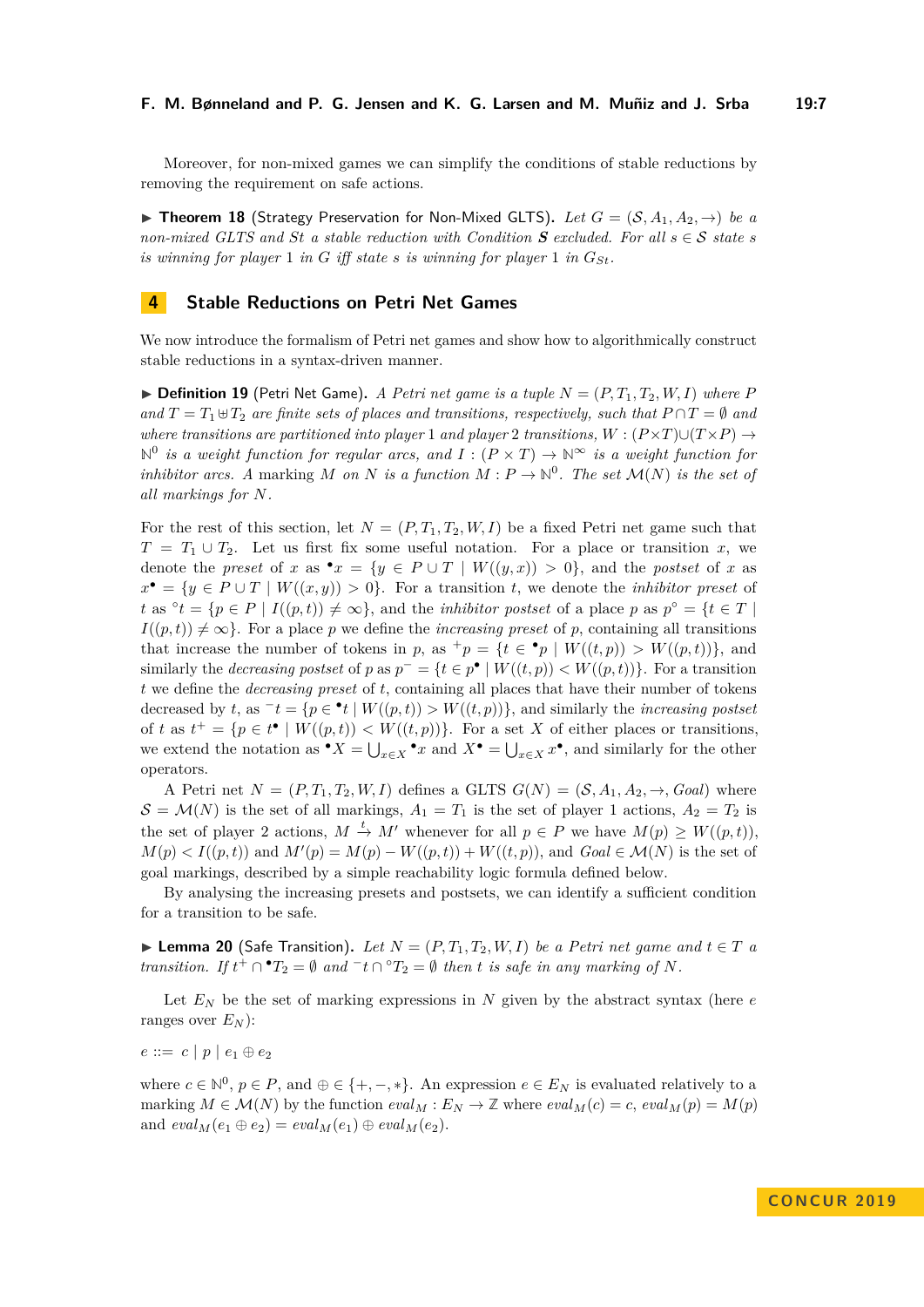<span id="page-7-0"></span>

| Expression $e$   | $incr_M(e)$                                    | $decr_M(e)$                                    |
|------------------|------------------------------------------------|------------------------------------------------|
| $\mathfrak c$    | Ø                                              | Ø                                              |
| $\boldsymbol{p}$ | ${}^{\mathrm{+}} n$                            | $\boldsymbol{p}$                               |
| $e_1 + e_2$      | $incr_M(e_1) \cup incr_M(e_2)$                 | $decr_M(e_1) \cup decr_M(e_2)$                 |
| $e_1 - e_2$      | $incr_M(e_1) \cup decr_M(e_2)$                 | $decr_M(e_1) \cup incr_M(e_2)$                 |
| $e_1 \cdot e_2$  | $\overline{incr_M(e_1) \cup decr_M(e_1) \cup}$ | $\overline{incr_M(e_1) \cup decr_M(e_1) \cup}$ |
|                  | $incr_M(e_2) \cup decr_M(e_2)$                 | $incr_M(e_2) \cup decr_M(e_2)$                 |

**Table 1** Increasing and decreasing transitions for expression  $e \in E_N$ .

In Table [1](#page-7-0) we define the functions  $incr_M : E_N \to 2^T$  and  $decr_M : E_N \to 2^T$  that, given an expression  $e \in E_N$ , return the set of transitions that can (when fired) increase resp. decrease the evaluation of *e*.

► **Lemma 21** ([\[4\]](#page-13-7)). Let  $N = (P, T_1, T_2, W, I)$  be a Petri net and  $M \in \mathcal{M}(N)$  a marking. Let  $e \in E_N$  and let  $M \xrightarrow{w} M'$  where  $w = t_1 t_2 \dots t_n \in T^*$ .

- *If*  $eval_M(e) < eval_{M'}(e)$  *then there is i*,  $1 ≤ i ≤ n$ *, such that*  $t_i ∈ incr_M(e)$ *.*
- $\blacksquare$  *If*  $eval_M(e) > eval_{M'}(e)$  *then there is i*,  $1 \leq i \leq n$ *, such that*  $t_i \in decr_M(e)$ *.*

We can now define the set of reachability formulae  $\Phi_N$  that evaluate over the markings in *N* as follows:

 $\varphi ::= \text{true} \mid \text{false} \mid t \mid e_1 \bowtie e_2 \mid \text{deadlock} \mid \varphi_1 \land \varphi_2 \mid \varphi_1 \lor \varphi_2 \mid \neg \varphi$ 

where  $e_1, e_2 \in E_N$ ,  $t \in T$  and  $\bowtie \in \{ \leq, \leq, =, \neq, >, \geq \}$ .

The satisfaction relation for a formula  $\varphi \in \Phi_N$  in a marking M is defined as expected:

| $M \models true$                       |                                                     |
|----------------------------------------|-----------------------------------------------------|
| $M \models t$                          | iff $t \in en(M)$                                   |
| $M \models e_1 \bowtie e_2$            | iff $eval_M(e_1) \bowtie eval_M(e_2)$               |
| $M \models deadlock$                   | iff $en(M) = \emptyset$                             |
| $M \models \varphi_1 \wedge \varphi_2$ | iff $M \models \varphi_1$ and $M \models \varphi_2$ |
| $M \models \varphi_1 \vee \varphi_2$   | iff $M \models \varphi_1$ or $M \models \varphi_2$  |
| $M \models \neg \varphi$               | iff $M \not\models \varphi$                         |

Our aim is to be able to preserve at least one execution to the set  $Goal = \{M \in \mathcal{M}(N) \mid \mathcal{M}(N)\}$  $M \models \varphi$  for a given formula  $\varphi$  describing the set of goal markings. In order to achieve this, we define the set of interesting transitions  $A_M(\varphi)$  for a formulae  $\varphi$  so that any firing sequence of transitions from a marking that does not satisfy  $\varphi$  leading to a marking that satisfies  $\varphi$ must contain at least one interesting transition. Table [2](#page-8-0) provides the definition of  $A_M(\varphi)$ that is similar to the one presented in [\[4\]](#page-13-7) for the non-game setting, except for the conjunction where we in our setting use Equation [\(1\)](#page-7-1) that provides an optimisation for Condition **[S](#page-4-0)** and possibly ends with a smaller set of interesting transitions.

<span id="page-7-1"></span>
$$
A_M(\varphi_1 \wedge \varphi_2) = \begin{cases} A_M(\varphi_1) & \text{if } M \models \varphi_2 \\ A_M(\varphi_2) & \text{if } M \models \varphi_1 \\ A_M(\varphi_1) & \text{if } M \not\models \varphi_1 \text{ and } A_M(\varphi_1) \subseteq \text{safe}(M) \\ A_M(\varphi_2) & \text{if } M \not\models \varphi_2 \text{ and } A_M(\varphi_2) \subseteq \text{safe}(M) \\ A_M(\varphi_1) \cup A_M(\varphi_2) & \text{otherwise} \end{cases}
$$
(1)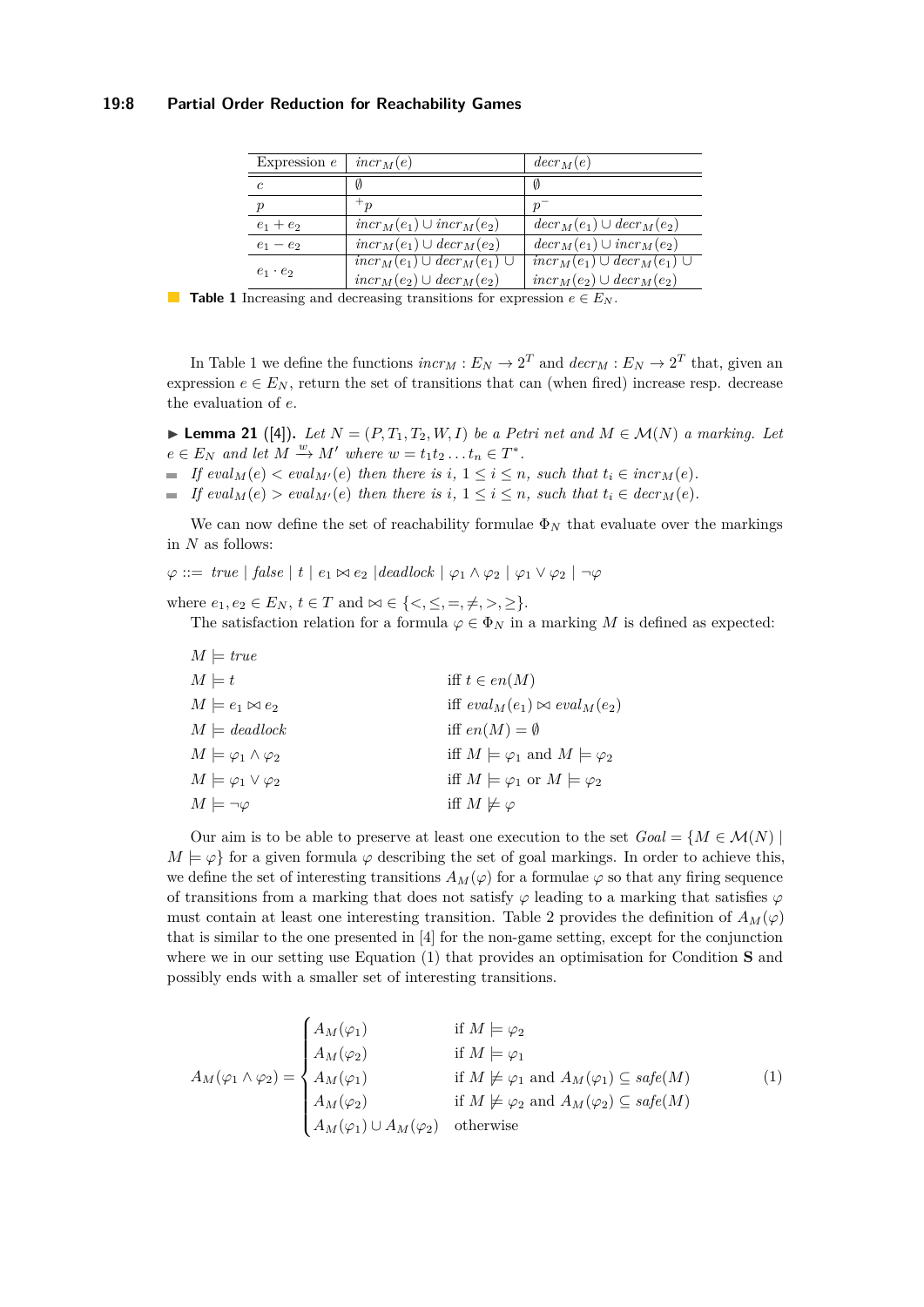<span id="page-8-0"></span>

| $\varphi$                    | $A_M(\varphi)$                                                        | $A_M(\neg\varphi)$                      |  |
|------------------------------|-----------------------------------------------------------------------|-----------------------------------------|--|
| deadlock                     | $(\bullet t)^{-} \cup^{+}(\circ t)$ for some $t \in en(M)$            | Ø                                       |  |
| $t_{i}$                      | <sup>+</sup> p for some $p \in \bullet t$ where $M(p) < W((p, t))$ or | $(\bullet t)^- \cup^+(\circ t)$         |  |
|                              | $p^-$ for some $p \in {}^{\circ}t$ where $M(p) \geq I((p,t))$         |                                         |  |
| $e_1 < e_2$                  | $decr_M(e_1) \cup incr_M(e_2)$                                        | $A_M(e_1 \geq e_2)$                     |  |
| $e_1 \leq e_2$               | $decr_M(e_1) \cup incr_M(e_2)$                                        | $A_M(e_1 > e_2)$                        |  |
| $e_1 > e_2$                  | $incr_M(e_1) \cup decr_M(e_2)$                                        | $A_M(e_1 \leq e_2)$                     |  |
| $e_1 \geq e_2$               | $incr_M(e_1) \cup decr_M(e_2)$                                        | $A_M(e_1 < e_2)$                        |  |
| $e_1 = e_2$                  | $decr_M(e_1) \cup incr_M(e_2)$ if $eval_M(e_1) > eval_M(e_2)$         |                                         |  |
|                              | $incrM(e1) \cup decrM(e2)$ if $evalM(e1) < evalM(e2)$                 | $A_M(e_1 \neq e_2)$                     |  |
| $e_1 \neq e_2$               | $incr_M(e_1) \cup decr_M(e_1) \cup incr_M(e_2) \cup decr_M(e_2)$      | $A_M(e_1 = e_2)$                        |  |
| $\varphi_1 \wedge \varphi_2$ | Defined in Equation $(1)$                                             | $A_M(\neg\varphi_1 \vee \neg\varphi_2)$ |  |
| $\varphi_1 \vee \varphi_2$   | $A_M(\varphi_1) \cup A_M(\varphi_2)$                                  | $A_M(\neg\varphi_1\wedge\neg\varphi_2)$ |  |

**Table 2** Interesting transitions of  $\varphi$  (assuming  $M \not\models \varphi$ , otherwise  $A_M(\varphi) = \emptyset$ ).

The desired property of the set of interesting transitions is formulated below.

<span id="page-8-1"></span>► **Lemma 22.** *Let*  $N = (P, T_1, T_2, W, I)$  *be a Petri net,*  $M \in \mathcal{M}(N)$  *a marking, and*  $\varphi \in \Phi_N$ *a formula. If*  $M \not\models \varphi$  *and*  $M \xrightarrow{w} M'$  *where*  $w \in \overline{A_M(\varphi)}^*$  *then*  $M' \not\models \varphi$ *.* 

We shall now discuss a method for detecting the impossibility of infinite firing sequences consisting of purely player 2 transitions. Let  $Fin \subseteq P \cup T_2$  be the smallest set that for every  $p \in P$  and every  $t \in T_2$  satisfies:

**1.**  $p \in \text{Fin}$  whenever  $W((p, t)) > W((t, p))$  for every  $t \in \mathbf{P}$   $p \cap T_2$ ,

**2.** *t* ∈ *Fin* whenever  $\overline{\phantom{a}}$  *t* ∩ *Fin*  $\neq$  Ø, and

**3.**  $p \in Fin$  whenever  $\bullet p \cap T_2 \subseteq Fin$ .

It is easy to observe that by performing any infinite firing sequence of  $T_2$  transitions, only finitely many tokens can be added to any place from *Fin* and the infinite firing sequence contains only finitely many occurrences of any transition from *Fin*. We let  $Inf = (P \cup T_2) \setminus Fin$ denote the complement of the set *Fin*. Note that *Fin* and *Inf* only has to be computed once as it is independent of any specific marking.

In Algorithm [1](#page-9-0) we present an overapproximation algorithm for detecting cycles of player 2 transitions. The algorithm first checks for orphan transitions (with empty preset) and includes them to the cycle transitions. Then, for a given marking *M*, it overapproximates the set *MarkedPlaces* of possible places that can be marked by firing  $T_2$  transitions from M. Finally, every transition from the set *Inf* that has its preset marked is added to the set of possible infinite cycle transitions.

<span id="page-8-2"></span>▶ **Lemma 23.** *Let*  $N = (P, T_1, T_2, W, I)$  *be a Petri net game and*  $M \in \mathcal{M}(N)$ *. Algorithm [1](#page-9-0) terminates and if there exists*  $w \in T_2^{\omega}$  *s.t.*  $M \xrightarrow{w}$  *where*  $t \in T_2$  *occurs infinitely often in w then*  $t \in cycle(N, M)$ *.* 

We can now provide a list of syntactic conditions that guarantee the stability of a given reduction.

<span id="page-8-3"></span> $\triangleright$  **Theorem 24** (Stable Reduction Preserving Closure). Let  $N = (P, T_1, T_2, W, I)$  be a Petri net *game,*  $\varphi$  *a formula, and St a reduction of*  $G(N)$  *such that for all*  $M \in \mathcal{M}(N)$  *the following conditions hold.*

<span id="page-8-5"></span><span id="page-8-4"></span>1. *If*  $en_1(M) \neq \emptyset$  and  $en_2(M) \neq \emptyset$  then  $en(M) \subseteq St(M)$ . 2. *If*  $en_1(M) \cap St(M) \nsubseteq sat(e(M)$  *then*  $en_1(M) \subseteq St(M)$ *.*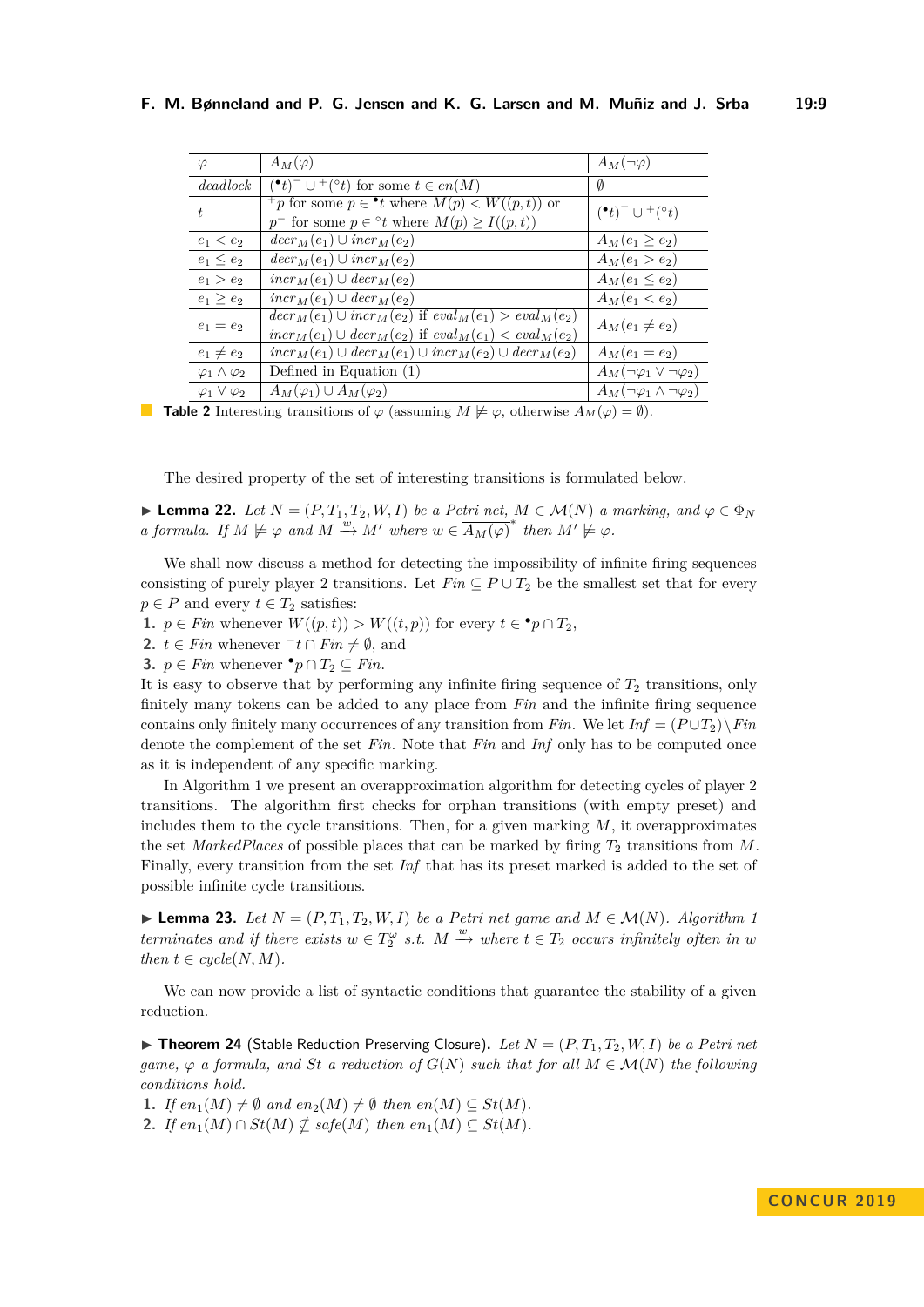<span id="page-9-4"></span><span id="page-9-3"></span>**Algorithm 1:** *cycle*(*N, M*): Overapproximation algorithm for computing the set of transitions that may appear in infinite player 2 computations. **input**  $: N = (P, T_1, T_2, W, I)$  and  $M \in \mathcal{M}(N)$ **output** : If a transition  $t \in T_2$  appears infinitely often on some infinite firing sequence of  $T_2$  transitions from the marking *M* then  $t \in cycle(N, M)$ .  $Cycle\,Transitions := \emptyset;$  **foreach**  $t \in T_2$  **do**  $\mathbf{a} \parallel \mathbf{if} \bullet t = \emptyset \text{ then}$  $\downarrow$  **c**  $\downarrow$  *CycleTransitions* := *CycleTransitions*  $\cup$  {*t*};  $FreshPlaces := \{p \in P \mid M(p) > 0\};$   $MarketPlaces := \emptyset;$  while  $MarketPlaces \neq FreshPlaces$  **do**  *MarkedPlaces* := *FreshPlaces*; **foreach**  $p \in P \setminus \textit{MarketPlaces}$  **do**   $\vert$  **if** ∃*t* ∈ *T*<sub>2</sub>*. p* ∈ *t*<sup>●</sup> ∧ <sup>●</sup>*t*</sup> ⊆ *MarkedPlaces* **then FreshPlaces** := **FreshPlaces**  $\cup \{p\};$  **foreach**  $t \text{ ∈ } Inf ∩ T_2$  **do if**  $\cdot$ *t* ⊆ *MarkedPlaces* **then**  $\vert$  *CycleTransitions* := *CycleTransitions*  $\cup$  {*t*}; **return** *CycleTransitions*;

- <span id="page-9-11"></span><span id="page-9-6"></span><span id="page-9-5"></span><span id="page-9-0"></span>**3.**  $A_M(φ)$  ⊂  $St(M)$
- <span id="page-9-16"></span>4. *If*  $en_1(M) = \emptyset$  *then*  $T_1 \subseteq St(M)$ .
- <span id="page-9-12"></span>**5.** *If*  $en_2(M) = \emptyset$  *then*  $T_2 \subseteq St(M)$ *.*
- <span id="page-9-13"></span>**6.**  $cycle(N, M) \subseteq St(M)$
- <span id="page-9-7"></span><span id="page-9-1"></span>**7.** For all  $t \in St(M)$  if  $t \notin en(M)$  then either
	- **a.** *there exists*  $p \in \text{L}$  *t s.t.*  $M(p) \lt W((p, t))$  *and*  $^+p \subseteq St(s)$ *, or*
	- **b.** *there exists*  $p \in \text{°}t$  *s.t.*  $M(p) \ge I((p, t))$  *and*  $p^{-} \subseteq St(s)$ *.*
- <span id="page-9-9"></span><span id="page-9-8"></span><span id="page-9-2"></span>**8.** *For all*  $t \in St(M)$  *if*  $t \in en(M)$  *then* 
	- **a.** *for all*  $p \in \textit{T}$  *t we have*  $p^{\bullet} \subseteq St(M)$ *, and*
	- **b.** *for all*  $p \in t^+$  *we have*  $p^{\circ} \subseteq St(M)$ *.*
- <span id="page-9-14"></span><span id="page-9-10"></span>**9.** *If*  $en_2(M) \neq \emptyset$  *then there exists*  $t \in en_2(M) \cup St(M)$  *s.t.*  $(\cdot^t)^{-} \cup (\cdot^t)^{\perp} \subseteq St(M)$ *.*

*Then St satisfies [I](#page-4-0), [W](#page-4-0), [R](#page-4-0), [G1](#page-4-0), [G2](#page-4-0), [S](#page-4-0), [C](#page-4-0), and [D](#page-4-0).*

In Algorithm [2](#page-10-0) we provide a pseudocode for calculating stubborn sets for a given marking. The algorithm calls Algorithm [3](#page-11-0) that saturates a given set to satisfy Conditions [7](#page-9-1) and [8.](#page-9-2)

<span id="page-9-15"></span> $\triangleright$  **Theorem [2](#page-10-0)5.** *Algorithm* 2 *terminates and returns*  $St(M)$  *for some stable reduction*  $St$ *.* 

 $\triangleright$  Remark 26. In the actual implementation of the algorithm, we first saturate only over the set of interesting transitions and in the case that  $Saturate(A_M(\varphi)) \cap en(M) = \emptyset$ , we do not explore any of the successors of the marking *M* as we know that no goal marking can be reached from *M* (this follows from Lemma [14\)](#page-5-1).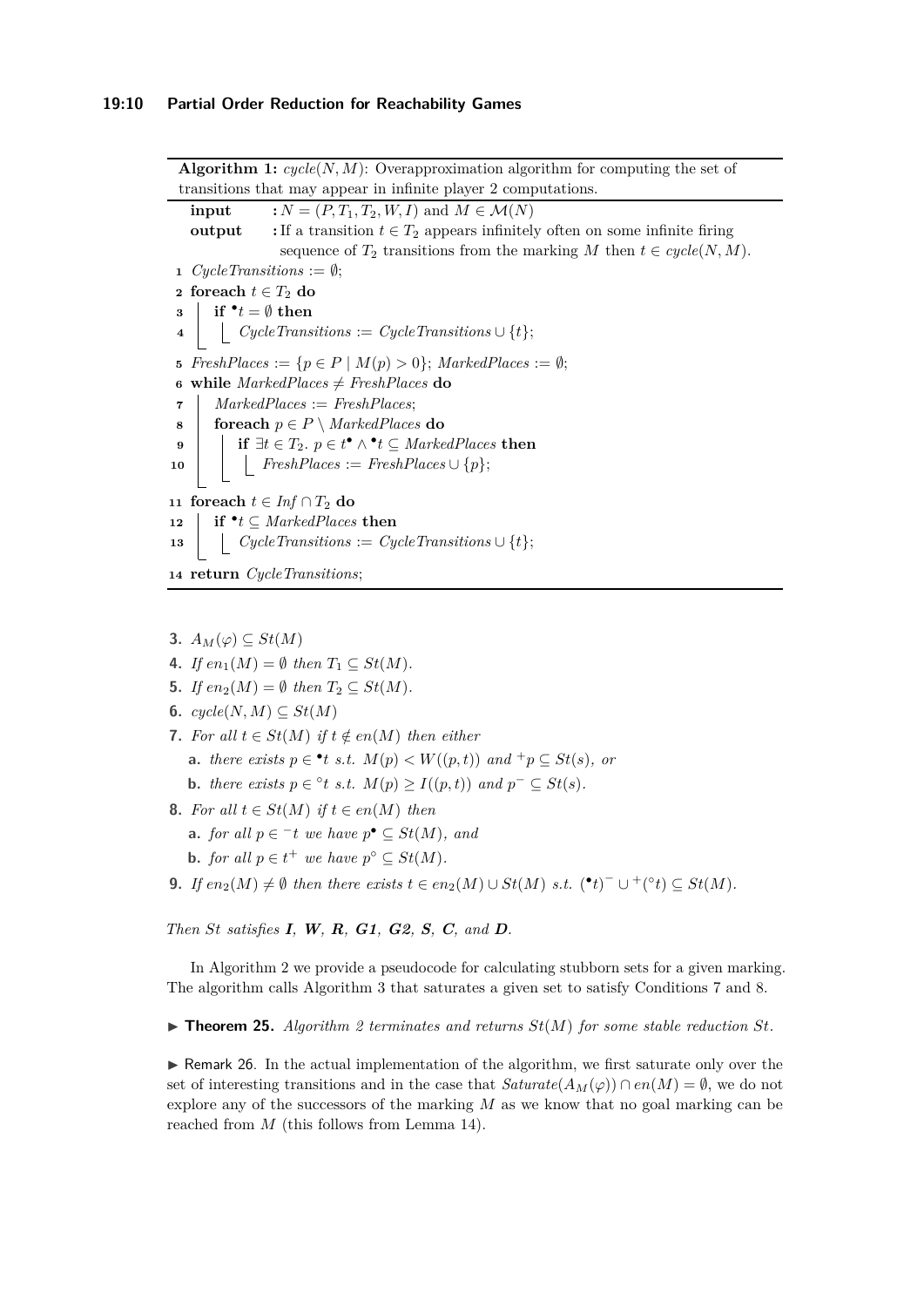**Algorithm 2:** Computation of *St*(*M*) for some stable reduction *St*.

<span id="page-10-7"></span><span id="page-10-6"></span><span id="page-10-4"></span><span id="page-10-1"></span>**input** :A Petri net game  $N = (P, T_1, T_2, W, I)$  and  $M \in \mathcal{M}(N)$  and formula  $\varphi$ **output**  $: X \subseteq T$  where *X* is a stable stubborn set for *M*  **if**  $en(M) = \emptyset$  **then return** *T*; **if**  $en_1(M) \neq \emptyset \wedge en_2(M) \neq \emptyset$  **then return** *T*;  $Y := \emptyset$ ; **if**  $en_1(M) = \emptyset$  **then**  Pick any  $t \in en_2(M);$  $\begin{array}{ccc} \mathbf{s} & Y := T_1 \cup (^\bullet t)^- \cup {}^+(^\circ t); \end{array}$   $Y := Y \cup cycle(N, M);$ **10 else** 11  $Y := T_2;$   $Y := Y \cup A_M(\varphi);$  $X := Sature(Y);$  **if**  $X \cap en_1(M) \nsubseteq safe(M)$  **then return** *T*; **return** *X*;

### <span id="page-10-5"></span><span id="page-10-3"></span><span id="page-10-2"></span><span id="page-10-0"></span>**5 Implementation and Experiments**

We extend the Petri net verification engine verifypn [\[12\]](#page-14-10), a part of TAPAAL tool suite [\[6\]](#page-13-0). to experimentally demonstrate the viability of our approach. The synthesis algorithm for solving Petri net games is an adaptation of the dependency graph fixed-point computation from [\[15,](#page-14-11) [14\]](#page-14-3) that we reimplement in C++ while utilising PTries [\[13\]](#page-14-12) for efficient state storage. The source code is available under GPLv3 [\[3\]](#page-13-8). We conduct a series of experiments using the following scalable case studies.

- In *Autonomous Intersection Management* (AIM) vehicles move at different speeds towards an intersection and we want to ensure the absence of collisions. We model the problem as a Petri net game and refer to each instance as AIM-*W*-*X*-*Y* -*Z* where *W* is the number of intersections with lanes of length *X*, *Z* is the number of cars, and *Y* is the number of different speeds for each car. The controller assign speeds to cars while the environment aims to cause a collision. The goal marking is where all cars reach their destinations while there are no collisions.
- We reformulate the classical *Producer Consumer System* (PCS) as a Petri net game. In each instance PCS-*N*-*K* the total of *N* consumers (controlled by the environment) and *N* producers (controlled by the controller) share *N* buffers. Each consumer and producer has a fixed buffer to consume/produce from/to, and each consumer/producer has *K* different randomly chosen consumption/production rates. The game alternates in rounds where the player choose for each consumer/producer appropriate buffers and rates. The goal of the game is to ensure that the consumers have always enough products in the selected buffers while at the same time the buffers have limited capacity and may not overflow.
- The *Railway Scheduling Problem* contains four instances modelling the Danish train station Lyngby and three of its smaller variants. The scheduling problem, including the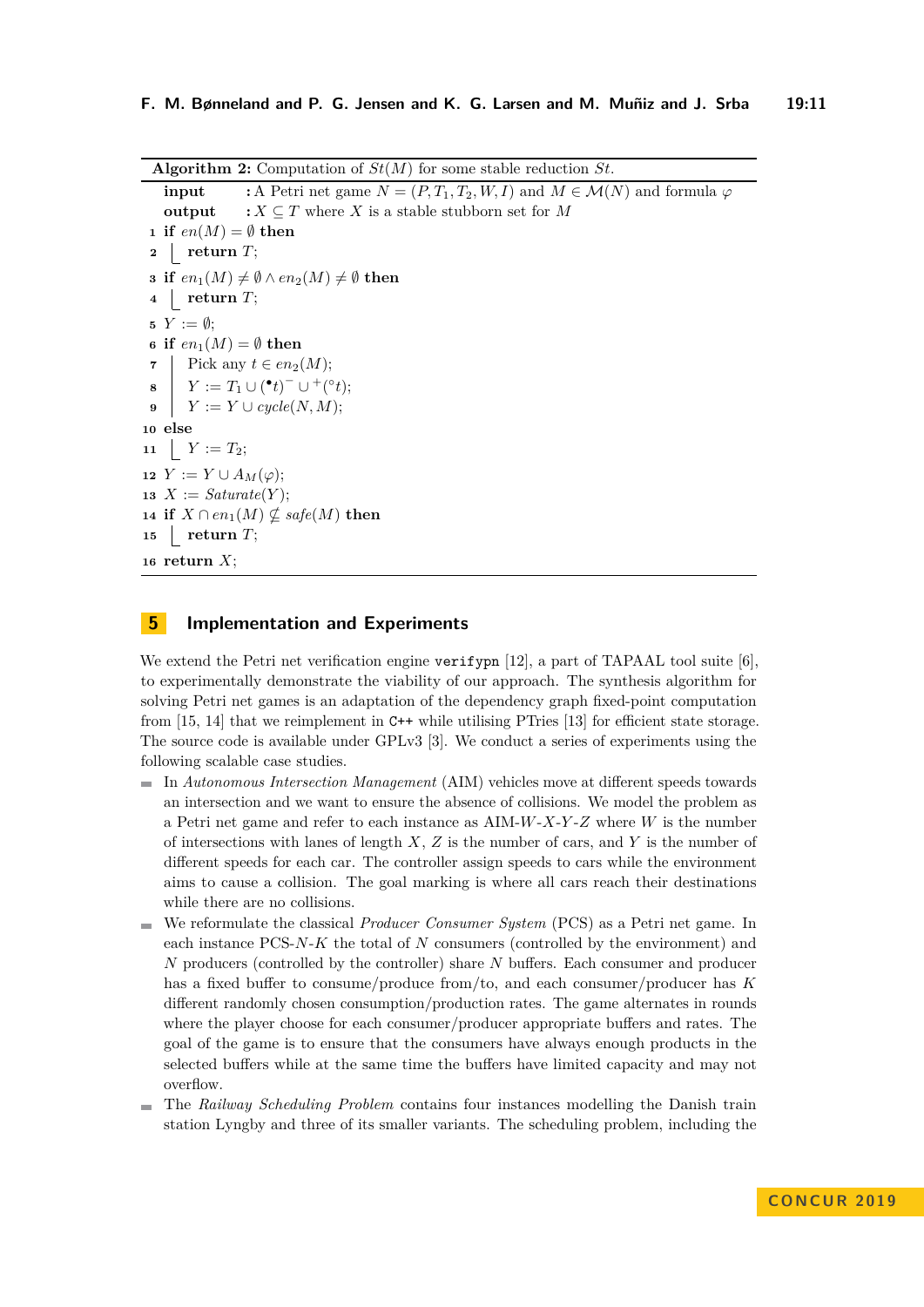```
Algorithm 3: Saturate(Y )
```

```
1 X := \emptyset:
 2 while Y \neq \emptyset do
 3 Pick any t \in Y;
 4 if t \notin en(M) then
  \textbf{5} | if \exists p \in \textbf{^{\bullet}} t. M(p) < W((p, t)) then
  6 Pick any p \in \mathbf{t} s.t. M(p) \lt W((p, t));\mathcal{T} | | Y := Y \cup (\dagger p \setminus X);8 else
  9 \vert Pick any p \in {}^{\circ}t s.t. M(p) \ge I((p, t));\boxed{10} \boxed{} \boxed{Y} := Y \cup (p^- \setminus X);11 else
\blacksquare z Y := Y \cup ((C^t)^{\bullet} \cup (t^+)^{\circ}) \setminus X);13 \vert X := X \cup \{t\};\begin{array}{ccc} \mathbf{14} & | & Y := Y \setminus \{t\}; \end{array}15 return X;
```
<span id="page-11-7"></span><span id="page-11-2"></span><span id="page-11-1"></span><span id="page-11-0"></span>station layout, was originally described as a game in [\[16\]](#page-14-13) and each instance is annotated by a number N representing the number of trains that migrate through the railway network. The controller controls the lights and switches, while the environment moves the trains. The goal of the controller is to make sure that all trains reach (without any collisions) their final destinations.

- The *Nim* (NIM-*K*-*S*) Petri net game was described in [\[22\]](#page-14-14) as a two player game where  $\sim$ the players in rounds repeatedly remove between 1 and *K* pebbles from an initial stack containing *S* pebbles. The player that has a turn and empty stack of pebbles loses. In our (equivalent) model, we are instead adding pebbles and the player that first adds to or above the given number *S* loses.
- The *Manufacturing Workflow* (MW) contains instances of a software product line Petri m. net model presented in [\[20\]](#page-14-15). The net describes a series of possible ways of configuring a product (performed by the environment) while the controller aims to construct a requested product. The model instance MW-*N* contains *N* possible choices of product features.
- The *Order Workflow* (OW) Petri net game model is taken from [\[8\]](#page-13-9) and the goal of the game is to synthesise a strategy that guarantees a workflow soundness, irrelevant of the choices made by the environment. We scale the workflow by repeatedly re-initialising the workflow *N* times (denoted by OW-*N*).

All experimental evaluation is run on AMD Opteron 6376 Processors with 120 GB memory limitation and 12 hours timeout (we measure only the execution time without the parsing time of the models). We use for all experiments the depth first search strategy and we only report the examples where the algorithms both with and without partial order reduction returned a result within the time and memory limits. We provide a reproducibility package with all models and experimental data [\[3\]](#page-13-8).

# **5.1 Results**

Table [3](#page-12-0) shows the experimental evaluation, displaying the relative gain in computation time (in seconds) without and with partial order reduction as well in the number of explored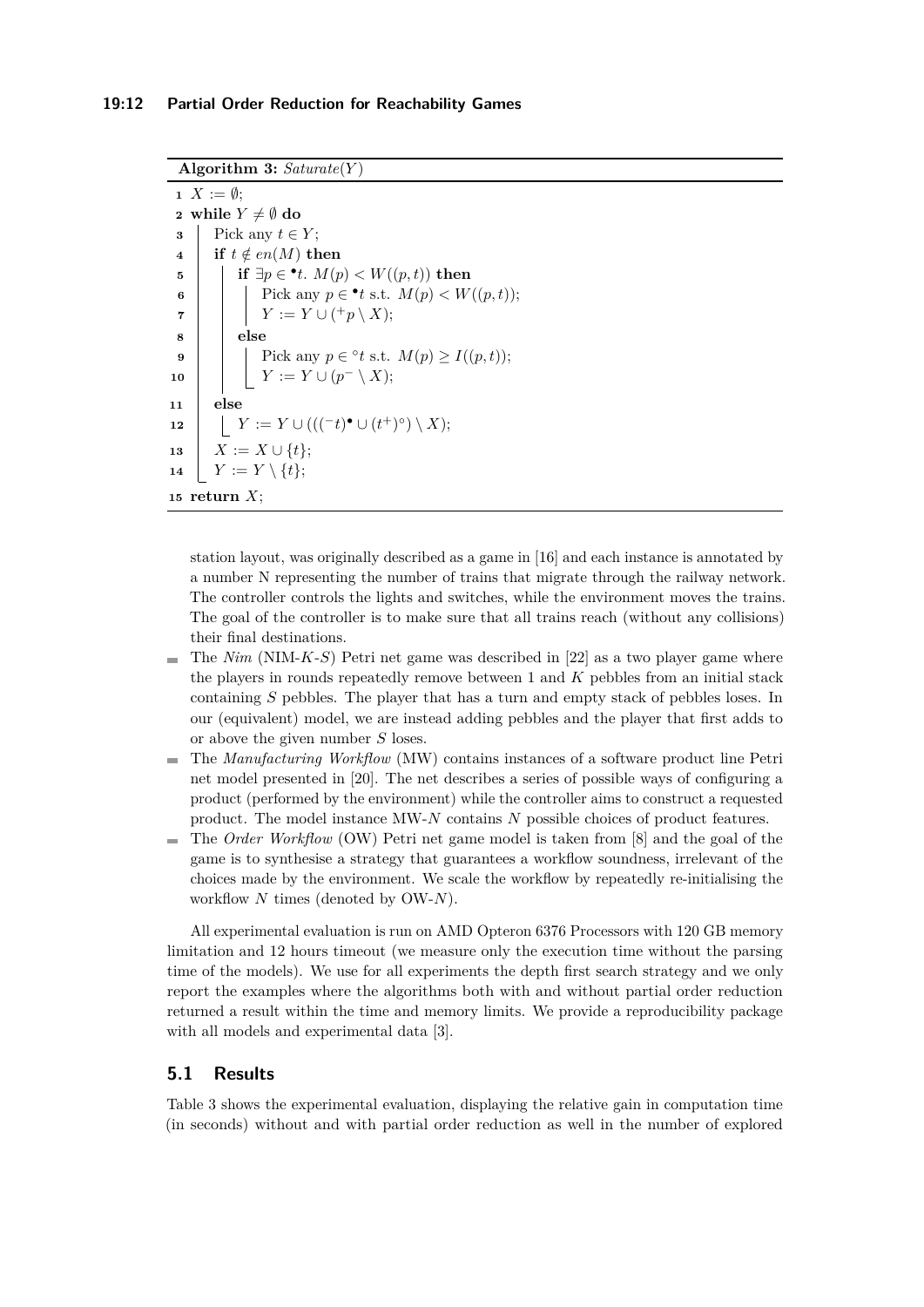<span id="page-12-0"></span>

|                    | Time (seconds) |          | Markings $\times 1000$ |            | Reduction            |                |
|--------------------|----------------|----------|------------------------|------------|----------------------|----------------|
| Model              | <b>NORMAL</b>  | POR      | <b>NORMAL</b>          | POR        | $\overline{\%}$ Time | %Markings      |
| AIM-13-100-6-11    | 117.9          | 46.6     | 1702                   | 514        | 60                   | 70             |
| AIM-13-100-6-16    | 173.9          | 63.2     | 2464                   | 746        | 64                   | $70\,$         |
| AIM-13-150-9-16    | 337.0          | 219.9    | 3696                   | 2454       | $35\,$               | $34\,$         |
| AIM-13-150-9-21    | 408.0          | 294.1    | 4853                   | 3331       | 28                   | $31\,$         |
| AIM-14-150-9-16    | 449.9          | 278.4    | 4259                   | 2865       | 38                   | $33\,$         |
| AIM-15-150-9-16    | 534.5          | 384.9    | 4861                   | 3204       | 28                   | 34             |
| $PCS-2-2$          | 24.0           | 19.9     | 9629                   | 6554       | 17                   | $32\,$         |
| $PCS-2-3$          | 116.1          | 90.9     | 61990                  | 39114      | 22                   | $37\,$         |
| $PCS-2-4$          | 399.1          | 283.3    | 240510                 | $145109\,$ | 29                   | 40             |
| LyngbySmall-2      | 3.4            | 1.0      | 1803                   | 444        | 71                   | $75\,$         |
| LyngbySmall-3      | $23.1\,$       | $26.1\,$ | 11473                  | 10701      | $\mbox{-}13$         | $\overline{7}$ |
| LyngbySmall-4      | 144.3          | 193.3    | 65371                  | 70008      | $-34$                | $-7$           |
| Lyngby-2           | 3292.0         | 215.5    | 1511749                | 87214      | 93                   | 94             |
| $\rm NIM$ -5-49500 | 9.2            | $3.4\,$  | 5054                   | 892        | 63                   | 82             |
| NIM-7-49500        | 32.7           | $\!.9$   | 24039                  | 1159       | 88                   | $\rm 95$       |
| NIM-9-49500        | $165.1\,$      | 4.7      | 114235                 | 1522       | 97                   | 99             |
| NIM-11-49500       | $710.7\,$      | 8.2      | 533516                 | 1877       | 99                   | 100            |
| $MW-40$            | 735.3          | 0.2      | 69439                  | 9          | 100                  | 100            |
| $MW-50$            | 1952.0         | 0.2      | 135697                 | 11         | 100                  | 100            |
| $MW-60$            | 4417.0         | 0.3      | 234570                 | 13         | 100                  | 100            |
| OW-10000           | $\rm 0.9$      | 0.7      | 320                    | 240        | 22                   | $25\,$         |
| OW-100000          | 11.1           | 7.8      | 3200                   | 2400       | $30\,$               | $25\,$         |
| OW-1000000         | 137.7          | 109.8    | 32000                  | 24000      | $20\,$               | $25\,$         |

**Table 3** Experiments with and without partial order reduction (POR and NORMAL).

markings (in thousands). The results demonstrate significant reductions across all models, in some cases like in NIM and MW even of several degrees of magnitude. Other models like PCS, AIM and OW show a moderate but significant reduction. We observe that the time reduction is generally only few percent smaller than the reduction in the number of explored markings, showing typically between  $2\%$  to  $20\%$  overhead for computing (on-the-fly) the stubborn sets. For two instances of the LyngbySmall models we notice an actual slowdown in the running time where for LyngbySmall-3 the number of reduced markings is less significant and it results in 13% slowdown, partially due to the overhead for computing stubborn sets but also because the search strategy changed and this resulted in the fact that we have to search a larger portion of the generated dependency graph before we obtain a conclusive answer. This effect is, in particular, observed in the LyngbySmall-4 example where the number of markings stored when applying partial order reduction actually exceeds those where no reduction is applied. Nevertheless, in general the experiments confirm the practical applicability of partial order reduction for 2-player games with only minimal overhead for computing the stubborn sets.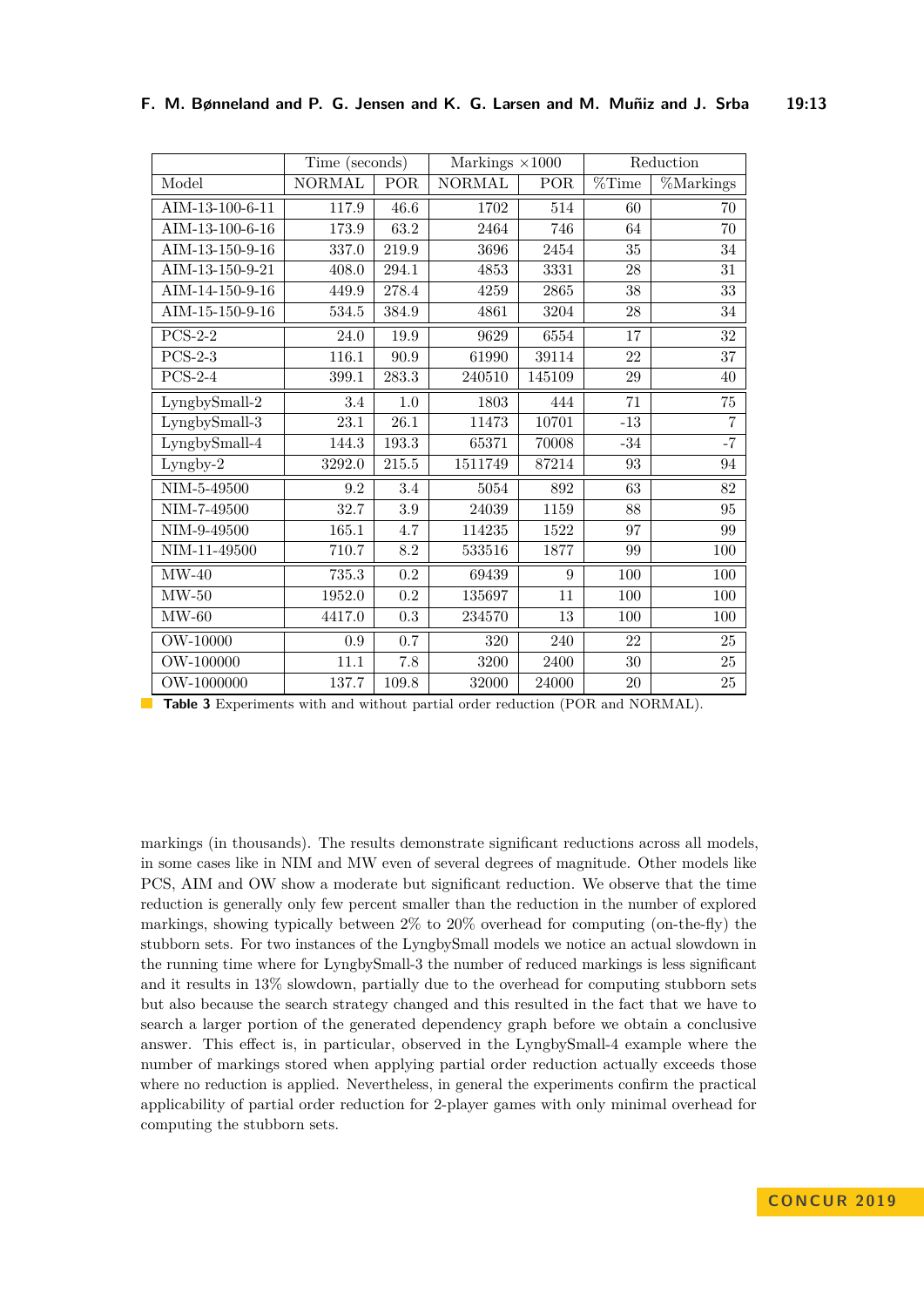### **19:14 Partial Order Reduction for Reachability Games**

# **6 Conclusion**

We generalised the partial order reduction technique based on stubborn sets from plain reachability to a game theoretical setting. This required a nontrivial extension of the classical conditions on stubborn sets so that a state space reduction can be achieved for both players in the game. In particular, the computation of the stubborn sets for player 2 (uncontrollable transitions) needed a new insight on how to handle and efficiently approximate the existence of infinite runs with player 2 transitions only. We proved the correctness of our approach and instantiated it to the case of Petri net games. We provided (to the best of our knowledge) the first implementation of partial order reduction for Petri net games and made it available as a part of the model checker TAPAAL. The experiments show promising results on a number of case studies, achieving in general a substantial state space reduction with only a small overhead for computing the stubborn sets. In the future work, we plan to combine our contribution with a recent insight on how to effectively use partial order reduction in the timed setting [\[4\]](#page-13-7) in order to extend our framework to general timed games.

**Acknowledgments.** The research leading to these results has received funding from the project DiCyPS funded by the Innovation Fund Denmark and the ERC Advanced Grant LASSO. The last author is partially affiliated with FI MU, Brno, Czech Republic.

#### **References**

- <span id="page-13-4"></span>**1** N. Alechina, N. Bulling, S. Demri, and B. Logan. On the complexity of resource-bounded logics. In *Reachability Problems*, volume 9899 of *LNCS*, pages 36–50. Springer-Verlag, 2016.
- <span id="page-13-5"></span>**2** B. Bérard, S. Haddad, M. Sassolas, and N. Sznajder. Concurrent Games on VASS with Inhibition. In *International Conference on Concurrency Theory*, volume 7454 of *LNCS*, pages 39–52. Springer-Verlag, 2012.
- <span id="page-13-8"></span>**3** F. M. Bønneland, P. G. Jensen, K. G. Larsen, M. M˜uniz, and J. Srba. Artifact for "Partial Order Reduction for Reachability Games", June 2019. [doi:10.5281/zenodo.3252104](http://dx.doi.org/10.5281/zenodo.3252104).
- <span id="page-13-7"></span>**4** F.M. Bønneland, J. Dyhr, P.G. Jensen, M. Johannsen, and J. Srba. Start Pruning When Time Gets Urgent: Partial Order Reduction for Timed Systems. In *Computer Aided Verification*, volume 10981 of *LNCS*, pages 527–546. Springer-Verlag, 2018.
- <span id="page-13-1"></span>**5** A.E. Dalsgaard, S. Enevoldsen, P. Fogh, L.S. Jensen, P.G. Jensen, T.S. Jepsen, I. Kaufmann, K.G. Larsen, S.M. Nielsen, M.Chr. Olesen, S. Pastva, and J. Srba. A Distributed Fixed-Point Algorithm for Extended Dependency Graphs. *Fundamenta Informaticae*, 161(4):351–381, 2018. [doi:10.3233/FI-2018-1707](http://dx.doi.org/10.3233/FI-2018-1707).
- <span id="page-13-0"></span>**6** A. David, L. Jacobsen, M. Jacobsen, K.Y. Jørgensen, M.H. Møller, and J. Srba. TAPAAL 2.0: Integrated Development Environment for Timed-Arc Petri Nets. In *Tools and Algorithms for the Construction and Analysis of Systems*, volume 7214 of *LNCS*, pages 492–497. Springer-Verlag, 2012.
- <span id="page-13-6"></span>**7** R. Davidrajuh. Detecting Existence of Cycles in Petri Nets. In *International Joint Conference SOCO'16-CISIS'16-ICEUTE'16*, volume 527 of *AISC*, pages 376–385. Springer-Verlag, 2016.
- <span id="page-13-9"></span>**8** J. Dehnert and A. Zimmermann. Making Workflow Models Sound Using Petri Net Controller Synthesis. In *On the Move to Meaningful Internet Systems 2004: CoopIS, DOA, and ODBASE*, volume 3290 of *LNCS*, pages 139–154. Springer-Verlag, 2004.
- <span id="page-13-3"></span>**9** M. Huhn, P. Niebert, and H. Wehrheim. Partial Order Reductions for Bisimulation Checking. In *Foundations of Software Technology and Theoretical Computer Science*, volume 1530 of *LNCS*, pages 271–282. Springer-Verlag, 1998.
- <span id="page-13-2"></span>**10** W. Jamroga, W. Penczek, P. Dembiński, and A. Mazurkiewicz. Towards Partial Order Reductions for Strategic Ability. In *Proceedings of the 17th International Conference on Autonomous Agents and MultiAgent Systems*, AAMAS 2018, pages 156–165, Richland, SC, 2018. ACM.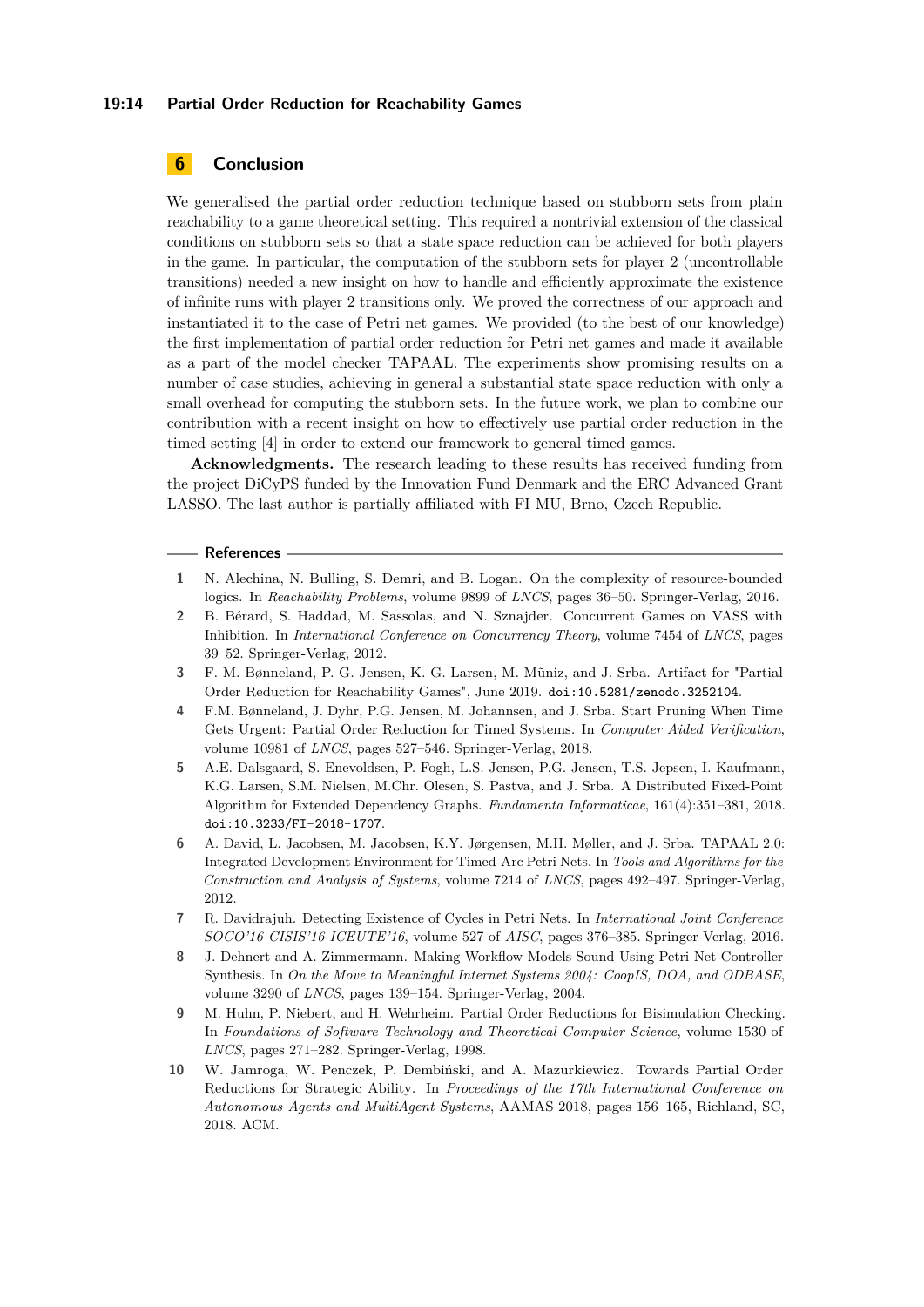### **F. M. Bønneland and P. G. Jensen and K. G. Larsen and M. Muñiz and J. Srba 19:15**

- <span id="page-14-9"></span>**11** E. Javier. *Decidability and Complexity of Petri Net Problems — An Introduction*, volume 1491 of *LNCS*, pages 374–428. Springer-Verlag, 1998.
- <span id="page-14-10"></span>**12** J.F Jensen, T. Nielsen, L.K. Oestergaard, and J. Srba. TAPAAL and Reachability Analysis of P/T Nets. In *Transactions on Petri Nets and Other Models of Concurrency XI*, volume 9930 of *LNCS*, pages 307–318. Springer-Verlag, 2016.
- <span id="page-14-12"></span>**13** P. G. Jensen, K. G. Larsen, and J. Srba. PTrie: Data Structure for Compressing and Storing Sets via Prefix Sharing. In *Proceedings of the 14th International Colloquium on Theoretical Aspects of Computing (ICTAC'17)*, volume 10580 of *LNCS*, pages 248–265. Springer-Verlag, 2017. [doi:10.1007/978-3-319-67729-3\\_15](http://dx.doi.org/10.1007/978-3-319-67729-3_15).
- <span id="page-14-3"></span>**14** P.G. Jensen, K.G. Larsen, and J. Srba. Real-Time Strategy Synthesis for Timed-Arc Petri Net Games via Discretization. In *International Symposium on Model Checking Software*, volume 9641 of *LNCS*, pages 129–146. Springer-Verlag, 2016.
- <span id="page-14-11"></span>**15** P.G. Jensen, K.G. Larsen, and J. Srba. Discrete and continuous strategies for timed-arc Petri net games. *International Journal on Software Tools for Technology Transfer*, 20(5):529–546, October 2018.
- <span id="page-14-13"></span>**16** P. Kasting, M.R. Hansen, and S. Vester. Synthesis of Railway-Signaling Plans using Reachability Games. In *Proceedings of the 28th Symposium on the Implementation and Application of Functional Programming Languages*, IFL 2016, pages 9:1–9:13, New York, NY, USA, 2016. ACM. [doi:10.1145/3064899.3064908](http://dx.doi.org/10.1145/3064899.3064908).
- <span id="page-14-6"></span>**17** A. Laarman and A. Wijs. Partial-Order Reduction for Multi-core LTL Model Checking. In *Hardware and Software: Verification and Testing*, volume 8855 of *LNCS*, pages 267–283. Springer-Verlag, 2014.
- <span id="page-14-5"></span>**18** A. Lehmann, N. Lohmann, and K. Wolf. Stubborn Sets for Simple Linear Time Properties. In *Application and Theory of Petri Nets*, volume 7347 of *LNCS*, pages 228–247. Springer-Verlag, 2012.
- <span id="page-14-4"></span>**19** D. Peled. All from One, One for All: on Model Checking Using Representatives. In *Computer Aided Verification*, volume 697 of *LNCS*, pages 409–423. Springer-Verlag, 1993.
- <span id="page-14-15"></span>**20** F.G. Quintanilla, S. Kubler, O. Cardin, and P. Castagna. Product Specification in a Service-Oriented Holonic Manufacturing System using Petri-Nets. *IFAC Proceedings Volumes*, 46(7):342  $-347$ , May 2013. [doi:10.3182/20130522-3-BR-4036.00094](http://dx.doi.org/10.3182/20130522-3-BR-4036.00094).
- <span id="page-14-7"></span>**21** Y.S. Ramakrishna and S.A. Smolka. Partial-Order Reduction in the Weak Modal Mu-Calculus. In Antoni Mazurkiewicz and Józef Winkowski, editors, *International Conference on Concurrency Theory*, volume 1243 of *LNCS*, pages 5–24. Springer-Verlag, 1997.
- <span id="page-14-14"></span>**22** R. Tagiew. Multi-Agent Petri-Games. In *International Conference on Computational Intelligence for Modeling Control Automation*, volume 10981 of *LNCS*, pages 130–135. IEEE Computer Society, 2008. [doi:10.1109/CIMCA.2008.15](http://dx.doi.org/10.1109/CIMCA.2008.15).
- <span id="page-14-1"></span>**23** A. Valmari. A Stubborn Attack on State Explosion. *Formal Methods in System Design*, 1(4):297–322, December 1992.
- <span id="page-14-0"></span>**24** A. Valmari. On-The-Fly Verification with Stubborn Sets. In *Computer Aided Verification*, volume 697 of *LNCS*, pages 397–408. Springer-Verlag, 1993.
- <span id="page-14-2"></span>**25** A. Valmari and H. Hansen. Stubborn Set Intuition Explained. In *Transactions on Petri Nets and Other Models of Concurrency XII*, volume 10470 of *LNCS*, pages 140–165. Springer-Verlag, 2017.
- <span id="page-14-8"></span>**26** B. Willems and P. Wolper. Partial-Order Methods for Model Checking: From Linear Time to Branching Time. In *Proceedings 11th Annual IEEE Symposium on Logic in Computer Science*, pages 294–303, July 1996. [doi:10.1109/LICS.1996.561357](http://dx.doi.org/10.1109/LICS.1996.561357).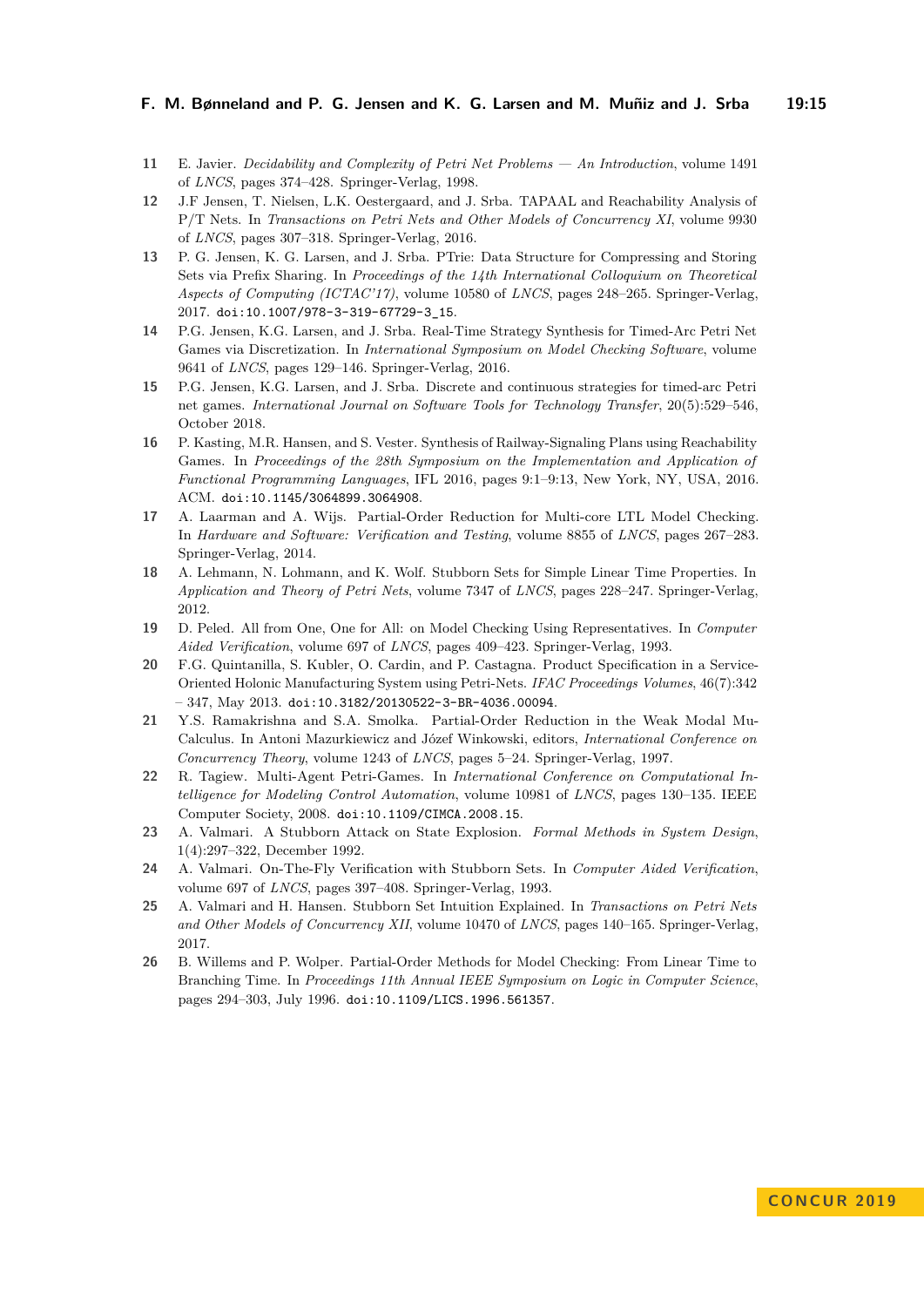### **19:16 Partial Order Reduction for Reachability Games**

# **A Proof of Lemma [7](#page-3-2)**

**Proof.** [\(1\)](#page-3-3): Due to  $A_1$  and  $A_2$  being finite as well as any *G* being deterministic we have every state  $s \in \mathcal{S}$  is finitely branching. Since s is a winning state for player 1 in G every path leads to a goal state in a finite number of actions. Therefore the tree induced by all paths starting from *s* and where the leafs are the first occurring goal state is a finite tree, and *n* exists.

[\(2\)](#page-3-4): Let *n* be the depth of  $\sigma$  at *s* in *G* and  $\pi \in \Pi_{G,\sigma}^{max}(s)$  be any path subject to  $\sigma$  s.t.  $\pi_0 \stackrel{a}{\to} \pi_1$  and  $a \in next_{\sigma}(s)$ . If  $\pi_n \in Goal$  and for all  $0 \leq j < n$  we have  $\pi_j \notin Goal$  then the depth of  $\sigma$  at  $\pi_1$  in *G* is  $n-1$ . Otherwise there must exist some other run  $\pi' \in \Pi_{G,\sigma}^{max}(s)$  s.t.  $\pi_1' = \pi_1$  and there exists  $m \in \mathbb{N}^0$  s.t.  $\pi_m' \in \text{Goal}, m < n$ , and for all  $0 \leq j < m$  we have  $\pi_i \notin \text{Goal}$ . Then  $m-1$  is the depth of  $\sigma$  at  $\pi_1$  in *G*.

# **B Proof of Lemma [14](#page-5-1)**

**Proof.** Assume that there exists  $w = a_1 \cdots a_n \in A^*$  s.t.  $s \xrightarrow{w} s'$  and  $s' \in Goal$ . If  $w \in \overline{St(s)}^*$ then by Condition **[R](#page-4-0)** we must have  $s' \notin \text{Goal}$ , however this contradicts our assumption. Therefore there must exist an action that occurs in *w* that is in the stubborn set of *s*. Let *a*<sup>*i*</sup> ∈ *St*(*s*) be the first of such an action s.t. for all  $1 ≤ j < i$  we have  $a_j ∉ St(s)$ . Clearly we have  $a_1 \cdots a_j \in \overline{St(s)}^*$  and by Condition **[W](#page-4-0)** we have  $a_i \in St(s) \cap en(s)$ .

# **C Proof of Lemma [15](#page-5-2)**

**Proof.** Assume that  $s \in \mathcal{S}$  is a winning state for player 1 in *G*. By definition we have that there exists  $\sigma$  s.t. for all  $\pi \in \Pi_{G,\sigma}^{max}(s)$  there exists a position *i* s.t.  $\pi_i \in \text{Goal}$ .

We prove by induction  $IH(n)$ : If *s* is a winning state for player 1 in *G* with a strategy with a depth of *n* then *s* is a winning state for player 1 in  $G_{St}$ .

*Base step.* Let  $n = 0$ . Then since *n* is the depth at *s* in *G* we must have  $s \in Goal$ , *s* is trivially a winning state for player 1 also in *GSt*, and the induction hypothesis holds.

*Induction step.* Let  $n > 0$ . There are three cases: (1)  $en_1(s) \neq \emptyset$  and  $en_2(s) \neq \emptyset$ , (2)  $en_2(s) = \emptyset$ , and (3)  $en_1(s) = \emptyset$ . A deadlock at *s*, i.e.  $en(s) = \emptyset$ , cannot be the case otherwise we have  $n = 0$ .

Case (1):  $en_1(s) \neq \emptyset$  and  $en_2(s) \neq \emptyset$ . Assume *s* is a winning state for player 1 in *G* with a strategy  $\sigma$  with a depth of *n*. We want to show there exists a strategy  $\sigma'$  s.t. *s* is a winning state for player 1 in  $G_{St}$  with  $\sigma'$ . Since *s* is a winning state for player 1 in *G* with  $\sigma$ if  $s \stackrel{a}{\to} s'$  where  $a \in next_{\sigma}(s)$  then  $s'$  is a winning state for player 1 in *G* with  $m < n$  as the depth of  $\sigma$  at  $s'$  in  $G$ , following property [2](#page-3-4) in Lemma [7.](#page-3-2) By the induction hypothesis  $s'$  is a winning state for player 1 in  $G_{St}$ . By Condition **[I](#page-4-0)** we know  $en_1(s) \subseteq St(s)$  implying that  $\sigma(s) \in St(s)$ . Player 1 can therefore choose the same action proposed in the original game s.t.  $\sigma'(s) = \sigma(s)$  and *s* is a winning state for player 1 in  $G_{St}$ .

Case (2):  $en_2(s) = \emptyset$ . Assume *s* is a winning state for player 1 in *G* with a strategy *σ* with a depth of *n*. We want to show there exists a strategy  $σ'$  s.t. *s* is a winning state for player 1 in  $G_{St}$  with  $\sigma'$ . Let  $\pi \in \Pi_{G,\sigma}^{max}(s)$  be any run and  $\pi_0 = s$ . Since *s* is a winning state for player 1 in *G* with  $\sigma$  we know there exists a  $m \leq n$  s.t.  $\pi_0 \xrightarrow{a_1} \pi_1 \xrightarrow{a_2} \cdots \xrightarrow{a_m} \pi_m$ and  $\pi_m \in \text{Goal}$ . Let  $w = a_1 \cdots a_m$ . We start by showing that there exists  $1 \leq i \leq m$  s.t.  $a_i \in St(s)$ . Assume that  $w \in \overline{St(s)}^*$  is true. Then we have  $\pi_m \notin \text{Goal}$  due to Condition **[R](#page-4-0)**, a contradiction. Therefore there must exist  $1 \leq i \leq m$  s.t.  $a_i \in St(s)$ . Let *i* be minimal in the sense that for all  $1 \leq j \leq i$  we have  $a_j \notin St(s)$ . We can then divide *w* s.t.  $w = va_iu$ ,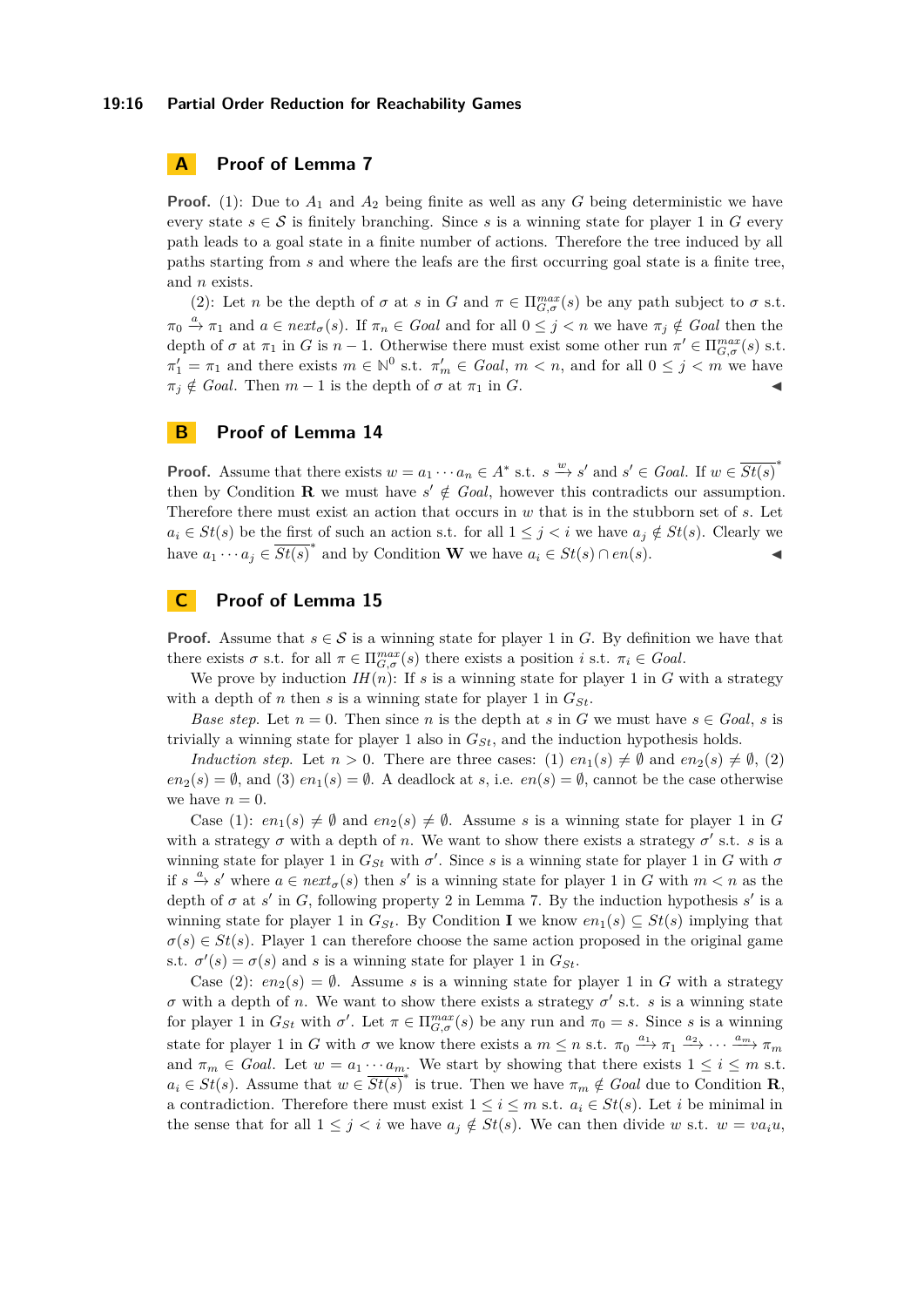$v \in \overline{St(s)}^*$  and we have  $s \xrightarrow{a_i} s'_0 \xrightarrow{v} \pi_i \xrightarrow{u} \pi_m$  due to Condition **[W](#page-4-0)** as well as  $s \xrightarrow{a_i} s'_0$ . There are two subcases: (2.1)  $a_i \in \text{safe}(s)$  and (2.2)  $a_i \notin \text{safe}(s)$ .

- Case (2.1):  $a_i \in safe(s)$ : For all  $1 \leq j < i$  we have  $en_2(\pi_i) = ∅$  due to *i* being minimal and Condition **[G1](#page-4-0)**. From that, if  $a_i \in \text{safe}(s)$  then for all all intermediate states in  $s \xrightarrow{a_i v} \pi_i$ we only have player 1 states otherwise  $a_i$  is not a safe action due to the definition of safe actions. We have that  $s'_0$  is a player 1 state and there exists the sequence  $v = a'_1 a'_2 \cdots a'_{i-1}$ s.t.  $s'_0$  $\stackrel{a_1'}{\longrightarrow} s_1'$  $a'_2, \ldots, a'_{i-1}$  *π*<sub>*i*</sub> and for all  $1 \leq k < i-1$  we have  $en_2(s'_k) = \emptyset$ . Let *σ*<sup>*'*</sup> be defined such that for all  $0 \leq j < i-1$  we have  $\sigma(s'_{j-1}) = a'_{j}$ , and let  $\sigma'$  from  $\pi_{i}$  be defined as  $\sigma$ . Due to property [2](#page-3-4) in Lemma [7](#page-3-2) the depth of  $\sigma$  at  $\pi_i$  in G is at most  $k \leq n - i$ . Since *G* is deterministic by following the strategy  $\sigma'_1$  from  $s'_0$  we always reach  $\pi_i$  in  $i-1$ actions. From this we can infer that the depth of  $\sigma'_1$  at  $s'_0$  in *G* is at most  $k + i - 1$  which is clearly smaller than *n*. Therefore  $s'_0$  is a winning state for player 1 in *G* with at most  $k + i - 1$  as the depth of  $\sigma'$  at  $s'_0$  in *G*. By the induction hypothesis  $s'_0$  is a winning state for player 1 in  $G_{St}$ . Player 1 can then choose  $a_i$  in the reduced game such that  $\sigma'(s) = a_i$ and *s* is a winning state for player 1 in *GSt*.
- Case (2.2):  $a_i \notin \text{safe}(s)$ : Since  $a_i \notin \text{safe}(s)$  we have  $St(s) \cap en_1(s) \nsubseteq \text{safe}(s)$  and  $en_1(s) \subseteq St(s)$  $en_1(s) \subseteq St(s)$  $en_1(s) \subseteq St(s)$  by Condition **S**. If  $s \xrightarrow{\sigma(s)} s'$  then  $s'$  is a winning state for player 1 in *G* with  $m < n$  as the depth of  $\sigma$  at  $s'$  in *G*, following property [2](#page-3-4) in Lemma [7.](#page-3-2) By the induction hypothesis  $s'$  is a winning state for player 1 in  $G_{St}$ . Player 1 can choose the same action proposed in the original game such that  $\sigma'(s) = \sigma(s)$  and *s* is a winning state for player 1 in  $G_{St}$ .

Case (3):  $en_1(s) = \emptyset$ . Assume *s* is a winning state for player 1 in *G* with  $\sigma$  as the winning strategy. We want to show there exists a strategy  $\sigma'$  s.t. *s* is a winning state for player 1 in  $G_{St}$  with  $\sigma'$ . Since  $en_1(s) = \emptyset$  we have  $\sigma(s) = \sigma'(s) = \bot$  by the definition of strategies. We have from the definition of a winning strategy no matter what action player 2 chooses the resulting state is a winning state for player 1. What remains to be shown is that at least one enabled player 2 action is included in  $St(s)$ . From the case we have  $en_2(s) \neq \emptyset$  and due to Condition **[D](#page-4-0)** we have that there exists  $a \in en_2(s) \cap St(s)$  s.t.  $s \frac{a}{st} s'$ , and we are done.

# **D Proof of Lemma [16](#page-5-3)**

**Proof.** Assume that  $s \in S$  is a winning state for player 1 in  $G_{St}$ . By definition we have that there exists  $\sigma$  s.t. for all  $\pi \in \Pi_{G_{st},\sigma}^{max}(s)$  there exists a position *i* s.t.  $\pi_i \in \text{Goal}$ . Let  $\sigma$  be fixed for the remainder of the proof. Let *n* be the depth of  $\sigma$  at *s* in  $G_{St}$ .

We proceed by induction on *n* for the induction hypothesis  $IH(n)$ : If *s* is a winning state for player 1 in  $G_{St}$  with a strategy with a depth of *n* then *s* is a winning state for player 1 in *G*.

*Base step.* If  $n = 0$  then since *n* is the depth at *s* in  $G_{St}$  we must have  $s \in Goal$ , *s* is trivially a winning state for player 1 also in *G*, and the induction hypothesis holds.

*Induction step.* Let  $n > 0$ . There are three cases: (1)  $en_1(s) \cap St(s) \neq \emptyset$  and  $en_2(s) \cap$  $St(s) \neq \emptyset$ , (2)  $en_2(s) \cap St(s) = \emptyset$ , and (3)  $en_1(s) \cap St(s) = \emptyset$ . A deadlock at *s*, i.e.  $en(s) = \emptyset$ . cannot be the case otherwise we have  $n = 0$ . A deadlock in  $G_{St}$  at, i.e.  $en(s) \cap St(s) = \emptyset$  *s* cannot be the case either otherwise we have  $n = 0$ .

Case (1):  $en_1(s) \cap St(s) \neq \emptyset$  and  $en_2(s) \cap St(s) \neq \emptyset$ . Assume *s* is a winning state for player 1 in  $G_{St}$  with a strategy  $\sigma$  with a depth of *n*. We want to show there exists a strategy  $\sigma'$  s.t. *s* is a winning state for player 1 in *G* with  $\sigma'$ . Since *s* is a winning state for player 1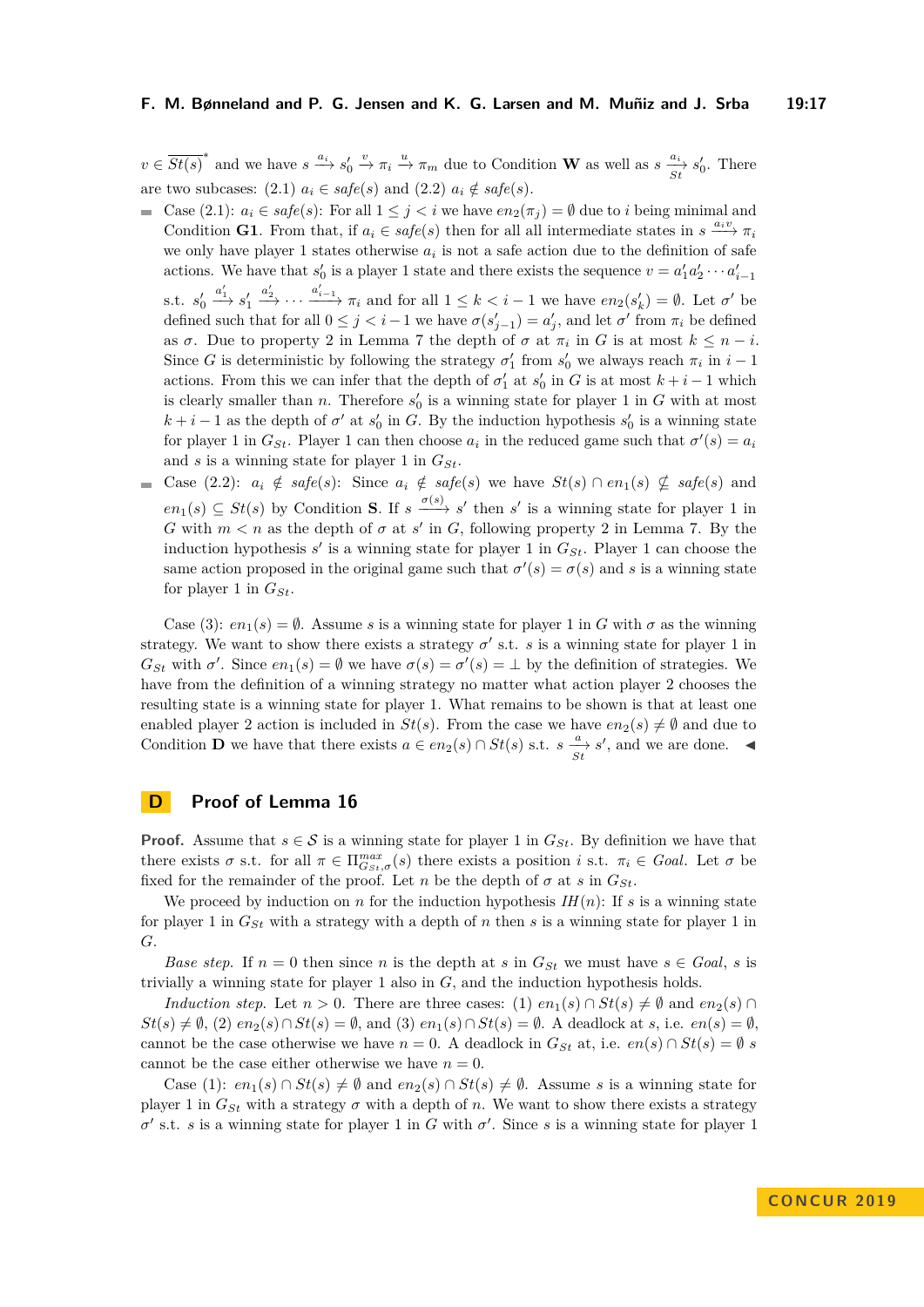### **19:18 Partial Order Reduction for Reachability Games**

in  $G_{St}$  with  $\sigma$  if  $s \frac{\sigma(s)}{St} s'$  or  $s \frac{a}{St} s'$  where  $a \in en_2(s) \cap St(s)$  then s' is a winning state for player 1 in  $G_{St}$  with  $m < n$  as the depth of  $\sigma$  at  $s'$  in  $G_{St}$ , following property [2](#page-3-4) in Lemma [7.](#page-3-2) By the induction hypothesis  $s'$  is a winning state for player 1 in  $G$ . Since  $s$  is a mixed state in  $G_{St}$  then *s* must also be a mixed state in  $G$  due to  $\frac{1}{St} \subseteq \rightarrow$  from the definition of

a reduced game and so  $s \xrightarrow{\sigma(s)} s'$ . Therefore player 1 can choose the same action proposed in the reduced game such that  $\sigma'(s) = \sigma(s)$ . Furthermore we have  $en_2(s) \cap St(s) = en_2(s)$ fron Condition **[I](#page-4-0)**. From this we can conclude that *s* is a winning state for player 1 in *G* with strategy  $\sigma'$ .

Case (2):  $en_2(s) \cap St(s) = \emptyset$ . Assume *s* is a winning state for player 1 in  $G_{St}$  with a strategy  $\sigma$  with a depth of *n*. We want to show there exists a strategy  $\sigma'$  s.t. *s* is a winning state for player 1 in *G* with  $\sigma'$ . Since *s* is a winning state for player 1 in  $G_{St}$  with  $\sigma$  we have  $s \frac{\sigma(s)}{St}$ , *s'* and *s'* is a winning state for player 1 in  $G_{St}$  with  $m < n$  as the depth of  $\sigma$ at  $s'$  in  $G_{St}$ , following property [2](#page-3-4) in Lemma [7.](#page-3-2) By the induction hypothesis  $s'$  is a winning state for player 1 in *G*. Trivially we have that  $s \xrightarrow{\sigma(s)} s'$  since we have  $\overrightarrow{St} \subseteq \rightarrow$  from the definition of a reduced game. Therefore player 1 can choose the same action proposed in the reduced game  $\sigma'(s) = \sigma(s)$ . Next we want to show by contradiction that *s* is a player 1 state in *G*. Assume  $en_2(s) \neq \emptyset$ , i.e. that *s* is a mixed state in *G*. From this we can infer by Condition **[I](#page-4-0)** that  $en(s) \subseteq St(s)$  and  $en_2(s) \cap St(s) \neq \emptyset$ , which is a contradiction. Therefore we have  $en_2(s) = \emptyset$ , i.e. *s* is a player 1 state also in *G*, and *s* is a winning state for player 1 in *G* with strategy  $\sigma'$ .

Case (3):  $en_1(s) \cap St(s) = \emptyset$ . Assume *s* is a winning state for player 1 in  $G_{St}$  with a strategy  $\sigma$  with a depth of *n*. We want to show there exists a strategy  $\sigma'$  s.t. *s* is a winning state for player 1 in *G* with  $\sigma'$ . Since  $en_1(s) \cap St(s) = \emptyset$  then we have  $\sigma(s) = \bot$ . Furthermore, we have  $en_1(s) = \emptyset$  since otherwise with Condition **[I](#page-4-0)** we will be able to infer that  $en_1(s) \cap St(s) \neq \emptyset$ , which is a contradiction. Therefore, in any case we define  $\sigma'(s) = \bot$ due to the definition of a strategy. Since *s* is a winning state for player 1 in  $G_{St}$  with  $\sigma$  if  $s \frac{a}{St}$  *s*' where  $a \in en_2(s) \cap St(s)$  then *s*' is a winning state for player 1 in  $G_{St}$  with  $m < n$  as the depth of  $\sigma$  at  $s'$  in  $G_{St}$ , following property [2](#page-3-4) in Lemma [7.](#page-3-2) By the induction hypothesis  $s'$  is a winning state for player 1 in  $G$ .

What remains to be shown is that for all  $a \in en_2(s) \setminus St(s)$  where  $s \stackrel{a}{\to} s'$  that  $s'$  is a winning state for player 1 in *G*. We show by contradiction that this is the case. Assume there exists  $\pi \in \Pi_{G}^{max}(s)$  s.t.  $\pi_0 \stackrel{a_1}{\longrightarrow} \pi_1$  and  $a_1 \in en_2(s) \setminus St(s)$  and for all  $i > 0$  we have  $\pi_i \notin X$  and  $\pi_1 \xrightarrow{a_2} \pi_2 \xrightarrow{a_3} \cdots$ . There are two subcases: (3.1) for all  $i > 0$  we have  $a_i \in A_2$ and (3.2) there exists a minimal  $i > 1$  s.t.  $a_i \in A_1$ .

- Case (3.1): For all  $i > 0$  we have  $a_i \in A_2$ : In this case we have another two subcases:  $(3.1.1) \ell(\pi) = \infty$  and  $(3.1.2) \text{ } en(\pi_{\ell(\pi)}) = \emptyset.$ 
	- Case (3.1.1):  $\ell(\pi) = \infty$ : In this case we have that there exists  $w \in A_2^{\omega}$  s.t.  $s \stackrel{w}{\to}$ , namely  $w = a_1 a_2 \cdots$ . Let  $a_{m+1}$  be the first action to occur in *w* that also occurs infinitely often in *w* s.t.  $w = va_{m+1}u$ ,  $v = a_1 \cdots a_m$ , and  $s \stackrel{v}{\rightarrow} s_m \stackrel{a_{m+1}u}{\longrightarrow}$ . Since the set of labels *A* is finite such an action must exist. We proceed by induction on the length  $m$  to show that a path to  $s_m$  is preserved with the induction hypothesis *IH*(*m*): If there exists  $w \in A_2^*$  s.t.  $|w| = m$  and  $s \stackrel{w}{\to} s_m$  then there exists  $w' \in A_2^*$  s.t.  $s \frac{w'}{St}$   $s_m$ . *Base step*. Trivial for  $m = 0$ . *Induction step*. Let  $m > 0$ . We have already assumed that  $s_m$  can be reached from  $s$  in  $m$  actions using only player 2 actions in  $G$ with the sequence *v*. We want to show by contradiction that there exists a minimal 1 ≤ *j* ≤ *m* s.t.  $a_j$  ∈ *St*(*s*). By [C](#page-4-0)ondition **C** we have  $a_{m+1}$  ∈ *St*(*s*). If  $a_{m+1}$  ∉  $en(s)$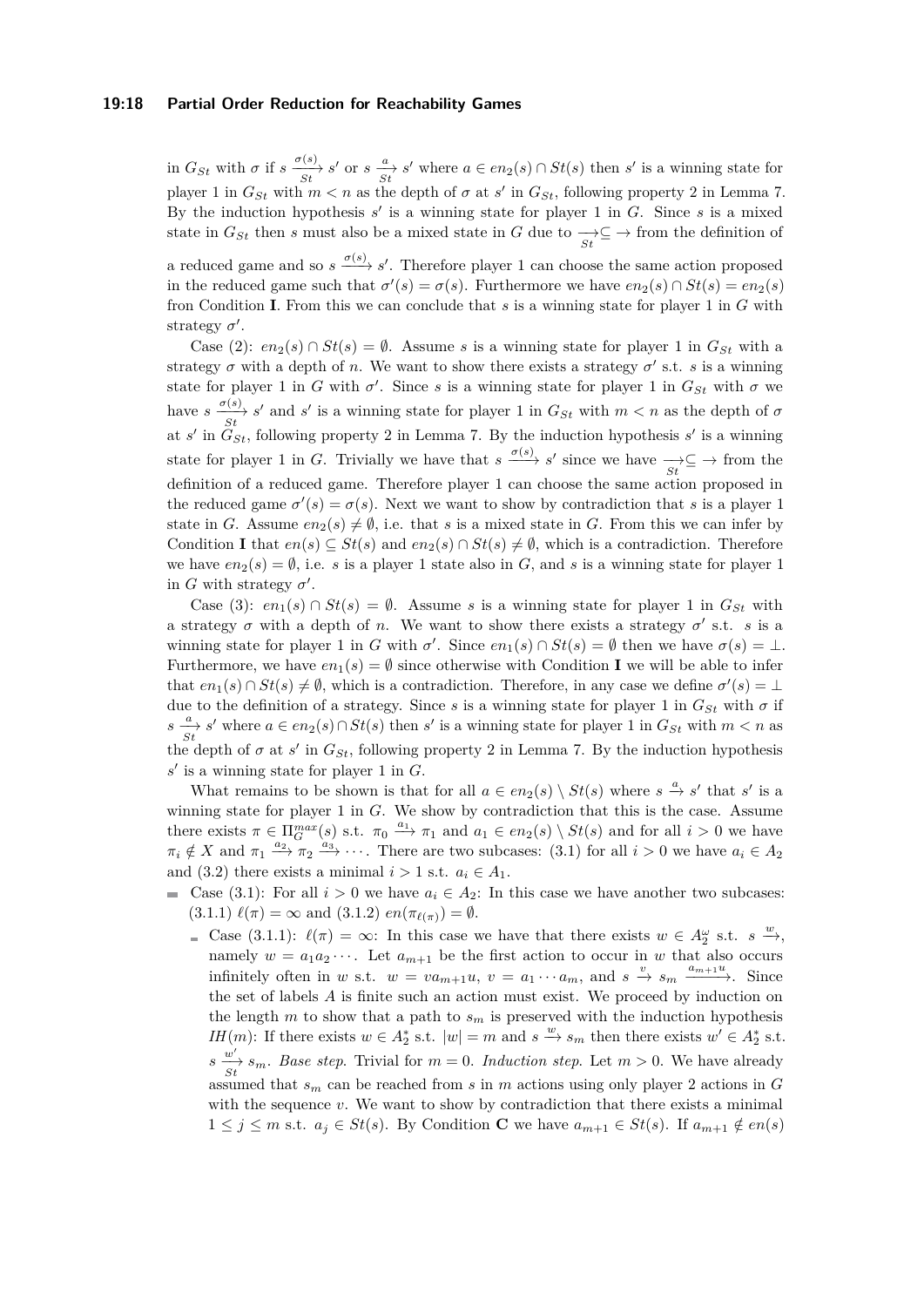and  $v \in \overline{St(s)}^*$  then this would contradict Condition **[W](#page-4-0)**. Therefore, there must exist  $1 \leq j \leq m$  s.t.  $a_j \in St(s)$ . From this we can divide *v* s.t.  $v = v'a_ju'$  and  $v' \in \overline{St(s)}^*$ . Then due to Condition **[W](#page-4-0)** we have  $s \xrightarrow{a_j} s'' \xrightarrow{v'u'} s_m$ ,  $|v'u'| = m - 1$ , and  $s \xrightarrow{a_j} s''$ . By the inner induction hypothesis we have there exists  $w' \in A_2^*$  s.t.  $s'' \frac{w'}{st} s_m$  and  $|w'| = m - 1$ . With  $s \frac{a_j}{St} s''$  we have  $s \xrightarrow{a_j w'} s_m$  and a path to  $s_m$  is preserved. At *s<sub>m</sub>* we have  $a_{m+1} \in St(s_m)$  by [C](#page-4-0)ondition **C**, and the same argument can be applied for each subsequent state and action in *w*, and an infinite path of player 2 actions is preserved. Therefore, *s* is a losing state for player 1 However this is a contradiction since *s* is a winning state for player 1 in  $G_{St}$ . Therefore we have that  $\pi$  does not exist. Case (3.1.2)  $en(\pi_{\ell(\pi)}) = \emptyset$ : Let  $w = a_1 \cdots a_{\ell(\pi)}$ . To show the contradiction we will proceed by induction on the length  $m = |w|$  with the induction hypothesis  $IH(m)$ : If there exists  $w' = a'_1 \cdots a'_m \in A_2^*$  s.t.  $s \xrightarrow{a'_1} s_1 \xrightarrow{a'_2} \cdots \xrightarrow{a'_m} s'$ ,  $|w'| = m$ ,  $en(s') = \emptyset$ , and for all  $0 \leq k \leq m$  we have  $\pi_k \notin \text{Goal}$  then *s* is a winning state for player 2 in  $G_{St}$ . Base *step.* Trivial for  $m = 0$ . *Induction step.* Let  $m > 0$ . We have already assumed that a deadlock can be reached from *s* in *m* actions using only player 2 actions in *G* with the path  $\pi$ . We want to show by contradiction that there exists a minimal  $1 \leq j \leq \ell(\pi)$  s.t.  $a_j \in St(s)$ . Now assume that  $w \in \overline{St(s)}^*$ . From Condition **[D](#page-4-0)** we have that there exists *a* ∈ *en*<sub>2</sub>(*s*)∩*St*(*s*) s.t. for all  $w \in \overline{St(s)}^*$  where  $s \stackrel{w}{\to} s''$  we have  $a \in en_2(s'')$ . From this we have  $a \in en_2(\pi_{\ell(\pi)})$ , which is a contradiction. Therefore there must exist a minimal  $1 \leq j \leq \ell(\pi) \text{ s.t. } a_j \in St(s)$ . From this we can divide *w* s.t.  $w = va_ju$  and  $v \in \overline{St(s)}^*$ . Then due to Condition **[W](#page-4-0)** we have  $s \xrightarrow{a_j} s'' \xrightarrow{vu} \pi_{\ell(\pi)}$ ,  $|vu| = m - 1$ , and  $s \xrightarrow{a_j} s''$ . We have  $s'' \notin Goal$  since otherwise we would have  $a_1 \in St(s)$  by Condition **[R](#page-4-0)**, which is a contradiction. By the inner induction hypothesis  $s''$  is a winning state for player 2 in *G<sub>St</sub>*. We already showed that  $a_j \in St(s)$  s.t.  $s \xrightarrow[s]{a_j} s''$ . We therefore have that *s* is a winning state for player 2 in  $G_{St}$  since the path  $\pi$  is preserved. However this is a contradiction since *s* is a winning state for player 1 in  $G_{St}$ . Therefore we have that  $\pi$ does not exist.

Case (3.2): There exists a minimal  $i > 1$  s.t.  $a_i \in A_1$ : Let  $w = a_1 \cdots a_{i-1}$ . To show the  $\rightarrow$ contradiction we will proceed by induction on  $m = i - 1$  with the induction hypothesis *IH*(*m*): If there exists  $w' \in A_2^*$  s.t.  $s \xrightarrow{w'}$ ,  $\pi_{i-1}$ ,  $|w'| = m$ ,  $en(s) = \emptyset$ , and for all  $0 \le k \le m$ we have  $\pi_k \notin$  *Goal* then *s* is a winning state for player 2 in  $G_{St}$ . Base step. Trivial for  $m = 0$ . *Induction step*. Let  $m > 0$ . We have already assumed that  $\pi_{i-1}$  can be reached from *s* in *m* steps using only player 2 actions in *G* with the path  $\pi$ . We want to show by contradiction that there exists a minimal  $1 \leq j \leq i$  s.t.  $a_j \in St(s)$ . Now assume that  $w \in \overline{St(s)}^*$ . Then due to Condition **[G2](#page-4-0)** we have  $en_1(\pi_{i-1}) = \emptyset$ , which is a contradiction. Therefore there must exist a minimal  $1 \leq j \leq i$  s.t.  $a_j \in St(s)$ . From this we can divide *w* s.t.  $w = va_ju$  and  $v \in \overline{St(s)}^*$ . Then due to Condition **[W](#page-4-0)** we have  $s \xrightarrow{a_j} s'' \xrightarrow{vu} \pi_{i-1}$ ,  $|vu| = m - 1$ , and  $s \frac{a_j}{St} s''$ . We have  $s'' \notin Goal$  since otherwise we would have  $a_1 \in St(s)$ by Condition  $\mathbf{R}$  $\mathbf{R}$  $\mathbf{R}$ , which is a contradiction. By the induction hypothesis  $s''$  is a winning state for player 2 in  $G_{St}$ . We already showed that  $a_j \in St(s)$  s.t.  $s \frac{a_j}{St(s)} s''$ . We therefore have that *s* is a winning state for player 2 in  $G_{St}$  since the path  $\pi$  is preserved. However this is a contradiction since  $s$  is a winning state for player 1 in  $G_{St}$ . Therefore we have that  $\pi$  does not exist.

We have showed in every case that  $\pi$  cannot exist. Therefore for all  $a \in en_2(s) \setminus St(s)$  where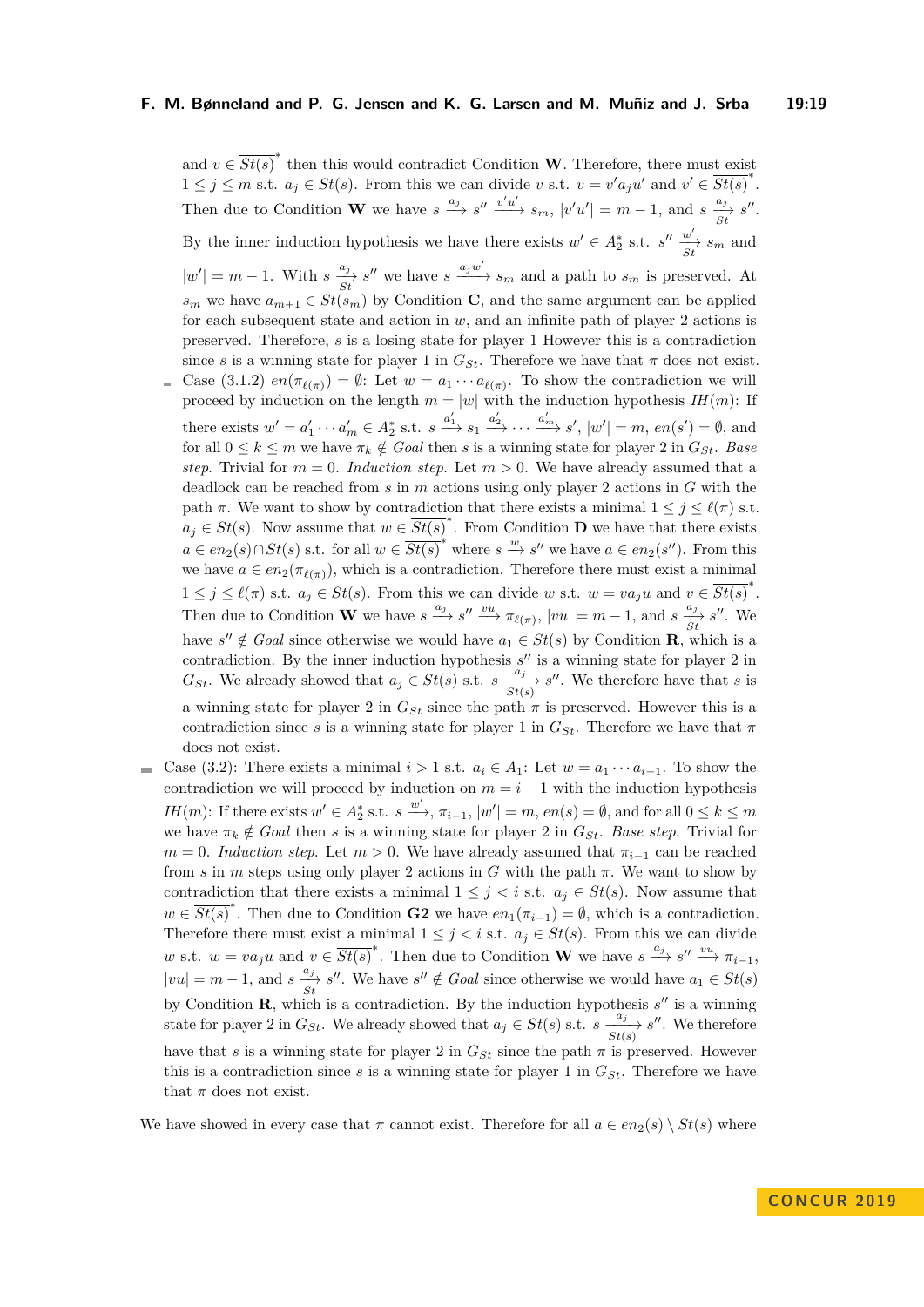### **19:20 Partial Order Reduction for Reachability Games**

 $s \stackrel{a}{\rightarrow} s'$  we have that *s*' is a winning state for player 1 in *G*.

Finally, since we have showed that for all  $a \in en_2(s)$  where  $s \stackrel{a}{\to} s'$  we have  $s'$  is a winning state for player 1 in  $G$ , then we can conclude that  $s$  is a winning state for player 1 in  $G$ .

## **E Proof of Theorem [17](#page-5-4)**

**Proof.** Follows from Lemma [15](#page-5-2) and [16.](#page-5-3)

# **F Proof of Theorem [18](#page-6-0)**

**Proof.** The proof of Theorem [18](#page-6-0) follows the same approach as in Lemma [15](#page-5-2) and [16,](#page-5-3) with only Case 2 from Lemma [15](#page-5-2) receiving changes that makes the case easier.

[W](#page-4-0)hen the first action in the reduction  $a_i \in St(s)$  is swapped by Condition **W**, s.t.  $s \stackrel{a_j}{\longrightarrow} s' \stackrel{v}{\longrightarrow} a_i$ , we know *s*' is a player 1 state (as well as every intermediate state between *s'* and  $s_m$ ) otherwise  $s' \stackrel{v}{\to} s_m$  is not possible since  $v \in A_1^*$ . Therefore, whether  $a_i$  is safe or not is not relevant, and  $s'$  is a winning state for player 1 in  $G$ .

# **G Proof of Lemma [20](#page-6-1)**

**Proof.** Assume  $t^+ \cap {}^{\bullet}T_2 = \emptyset$  and  ${}^{\circ}t \cap {}^{\circ}T_2 = \emptyset$ . We prove directly that *t* is safe in *M*. Let  $w \in (T_1 \setminus \{t\})^*$  s.t.  $M \stackrel{w}{\to} M'$ ,  $en_2(M') = \emptyset$ , and  $M \stackrel{tw}{\to} M''$ . The only difference between *M*<sup> $\prime$ </sup> and *M*<sup> $\prime$ </sup> is that *t* is fired first and we have  $M''(p') = M'(p') + W((t, p')) - W((p', t))$  for all  $p \in P$ . Then for all  $t' \in T_2$  we have that there either exists  $p \in \lceil t' \text{ s.t. } M'(p) < W((p, t'))$ , or there exists  $p' \in {}^{\circ}t'$  s.t.  $M'(p') \ge I((p', t'))$ . In the first case, since  $t^+ \cap {}^{\bullet}T_2 = \emptyset$ , we must have  $W((t, p)) \le W((p, t))$  which implies  $M''(p) \le M'(p)$  and  $t' \notin en(M'')$ . In the second *case, since*  $\tau t \cap {}^{\circ}T_2 = ∅$ , we must have  $W((p', t)) \ge W((t, p'))$ , which implies  $M''(p') \ge M'(p')$ and  $t' \notin en(M'')$ . Therefore *t* is safe in *M*.

### **H Proof of Lemma [22](#page-8-1)**

**Proof.** Assume that  $M \not\models \varphi$ . The proof proceeds by structural induction on  $\varphi$ . All cases, with the exception of  $\varphi_1 \wedge \varphi_2$ , are proved in Lemma 2 presented in [\[4\]](#page-13-7).

- $\varphi = \varphi_1 \wedge \varphi_2$ : There are five subcases defined by Equation [1:](#page-7-1) (1)  $M \models \varphi_2$ , (2)  $M \models \varphi_1$ , (3)  $M \not\models \varphi_1$  and  $A_M(\varphi_1) \subseteq \mathit{safe}(M)$ , (4)  $M \not\models \varphi_2$  and  $A_M(\varphi_2) \subseteq \mathit{safe}(M)$ , and (5) the default cases.
	- Case (1):  $M \models \varphi_2$ : Since we have  $M \not\models \varphi$  and  $M \models \varphi_2$  we must therefore have that  $M \not\models \varphi_1$  by the semantics of  $\varphi$ . By Equation [1,](#page-7-1) since  $M \models \varphi_2$ , we have  $A_M(\varphi_1 \wedge \varphi_2) = A_M(\varphi_1)$ . By the induction hypothesis this implies  $M' \not\models \varphi_1$ , and from this and the semantics of  $\varphi$  we have  $M' \not\models \varphi$ .
	- Case (2):  $M \models \varphi_1$ : This case is symmetric to Case (1) and follows the same approach.
	- $\subseteq$  Case (3): *M*  $\nvdash$  *ϕ*<sub>1</sub> and *A<sub>M</sub>*(*ϕ*<sub>1</sub>) ⊆ *safe*(*M*): By Equation [1](#page-7-1) we have  $A_M(\varphi_1 \wedge \varphi_2)$  =  $A_M(\varphi_1)$ . By the induction hypothesis this implies  $M' \not\models \varphi_1$ , and from this and the semantics of  $\varphi$  we have  $M' \not\models \varphi$ .
	- Case (4):  $M \not\models \varphi_2$  and  $A_M(\varphi_2) \subseteq \text{safe}(M)$ : This case is symmetric to Case (3) and follows the same approach.
	- **■** Case (5): Default: Since we have  $M \not\models \varphi$  we know there exists  $i \in \{1,2\}$  s.t.  $M \not\models \varphi_i$ by the semantics of  $\varphi$ . By Equation [1](#page-7-1) we have  $A_M(\varphi_1 \wedge \varphi_2) = A_M(\varphi_1) \cup A_M(\varphi_2)$ . By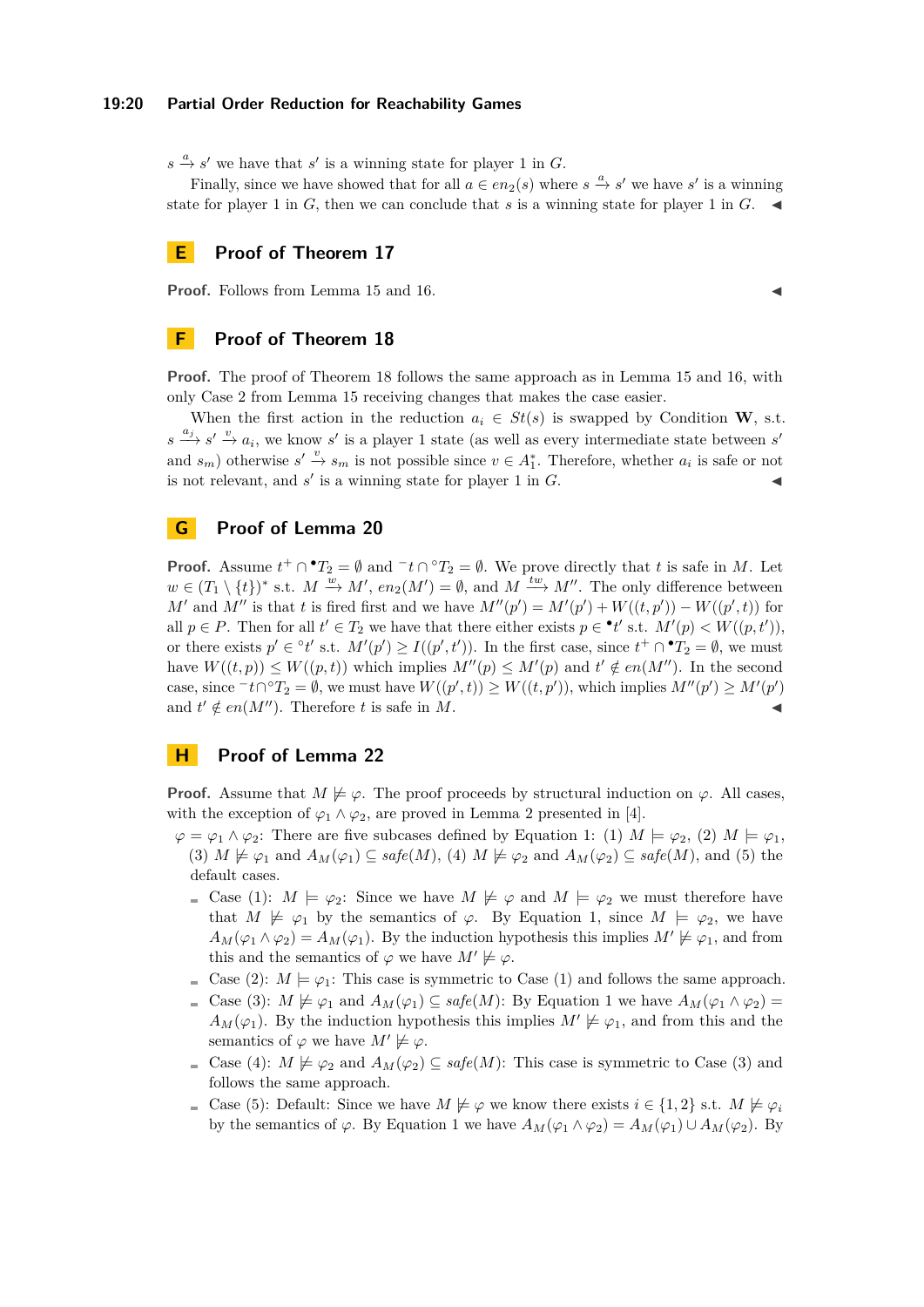the induction hypothesis this implies  $M' \not\models \varphi_i$ , and from this and the semantics of  $\varphi$ we have  $M' \not\models \varphi$ .

 $\blacktriangleleft$ 

 $\blacktriangleleft$ 

# **I Proof of Lemma [23](#page-8-2)**

**Proof.** *Termination*: Since *T* is finite the loop in line [2](#page-9-3) can iterate a finite number of times and it terminates. It is clear that the sets *MarkedPlaces* and *FreshPlaces* are only increasing in the while-loop in line [6,](#page-9-4) and terminates if they ever become equal. Since these sets are only increasing, and *P* is finite, the while-loop can iterate at most finite times and it terminates. Since *T* is finite the loop in line [11](#page-9-5) can iterate a finite number of times and it terminates.

*Correctness*: The trivial case where there exists  $t \in T_2$  s.t.  $\bullet t = \emptyset$  is handled in line [2.](#page-9-3)

Assume that there exists  $w \in T_2^{\omega}$  s.t.  $M \stackrel{w}{\to}$  and there exists  $t \in T_2$  that occurs infinitely often in *w*. If *w* is fireable in *M* with inhibitor arcs then it is also fireable in *M* without inhibitor arcs, i.e. removing inhibitor arcs does not remove paths. As an overapproximation we assume that all inhibitor arcs in the algorithm have a weight of  $\infty$ .

It follows from that *t* occurs infinitely often in *w* that  $v, u \in T^*$  s.t.  $M \stackrel{v}{\to} M' \stackrel{tu}{\to} M''$ , *vtu* is a prefix of *w*, and for all  $p \in \text{I}$  we have  $M'(p) \leq M''(p)$ , otherwise *p* will eventually lack a sufficient number of tokens.

First we want to show that  $t \in Inf$ . Assume for the sake of contradiction that  $t \in Fin$ . Then there exists  $p \in \text{I}$  *t* s.t.  $p \in \text{Fin}$  and *t* cannot occur infinitely often in *w* since *p* cannot provide enough tokens, a contradiction. Therefore, we have  $\bullet$  *t*  $\subseteq$  *Inf*, *t*  $\notin$  *Fin*, and *t*  $\in$  *Inf*.

Next we want to show that  $\bullet t \subseteq \text{MarkedPlaces.}$  Let  $P_0 = \{p \in P \mid M(p) > 0\}$  and for all  $i \geq 1$  we have  $P_i = \{p \in P \mid p \in P_{i-1} \lor \exists t \in T_2, p \in \mathbf{P}_t \land \mathbf{P}_t \subseteq P_{i-1}\}.$  For all  $j \geq 1$  we have  $P_{j-1} \subseteq P_j$ . Because P is finite we have that there exists  $i \geq 1$  s.t. for all  $i < j$  we have  $P_i = P_j$ , and  $P_i = \text{MarkedPlaces}$  after the loop in line [6](#page-9-4) terminates. Intuitively,  $P_i$  is an overapproximation of all places that can be marked by 1 or more tokens at any intermediate marking by firing player 2 transitions from *M*. For all  $p \in \cdot t$  if  $M(p) > 0$  then  $p \in P_0$  and also  $p \in P_i$ . If  $M(p) < 1$  then we can infer that there exists  $t' \in T_2$  that occurs in *v* and  $p \in t'^{\bullet}$ , otherwise we would not have  $t \in en(M')$ . Therefore we must have  $\mathbf{P}_t \subseteq P_i$  since  $P_i$  is an overapproximation.

We have shown  $t \in \text{Inf}$  and  $\text{•}t \subseteq \text{MarketPlaces}$ , and from line [13](#page-9-6) we have  $t \in \text{cycle}(N, M)$ .

### **J Proof of Theorem [24](#page-8-3)**

**Proof.** We shall argue that any reduction *St* satisfying the conditions of the theorem also satisfies the **[I](#page-4-0)**, **[W](#page-4-0)**, **[R](#page-4-0)**, **[G1](#page-4-0)**, **[G2](#page-4-0)**, **[S](#page-4-0)**, **[C](#page-4-0)**, and **[D](#page-4-0)** conditions.

- (**[I](#page-4-0)**): Follows from Condition [1.](#page-8-4)
- $(\mathbf{W})$  $(\mathbf{W})$  $(\mathbf{W})$ : Let  $M, M' \in \mathcal{M}(N)$  be markings,  $t \in St(M)$ , and  $w \in \overline{St(M)}^*$ . We will show that  $\overline{\phantom{a}}$ if  $M \xrightarrow{wt} M'$  then  $M \xrightarrow{tw} M'$ .

Let  $M_w \in \mathcal{M}(N)$  be a marking s.t.  $M \stackrel{w}{\to} M_w$ . Assume for the sake of contradiction that  $t \notin en(M)$ . Then *t* is disabled in *M* there is  $p \in \text{I}$  such that  $M(p) < W((p, t))$  or there is  $p \in {}^{\circ}t$  such that  $M(p) \geq I((p, t))$ . In the first case, due to Condition [7a](#page-9-7) all the transitions that can add tokens to *p* are included in  $St(M)$ . Since  $w \in \overline{St(M)}^*$  this implies that  $M_w(p) < W((p, t))$  and  $t \notin en(M_w)$  contradicting our assumption that  $M_w \stackrel{t}{\rightarrow} M'$ . In the first case, due to Condition [7b](#page-9-8) all the transitions that can remove tokens from *p* are included in *St*(*M*). Since  $w \in \overline{St(M)}^*$  this implies that  $M_w(p) \ge I((p, t))$  and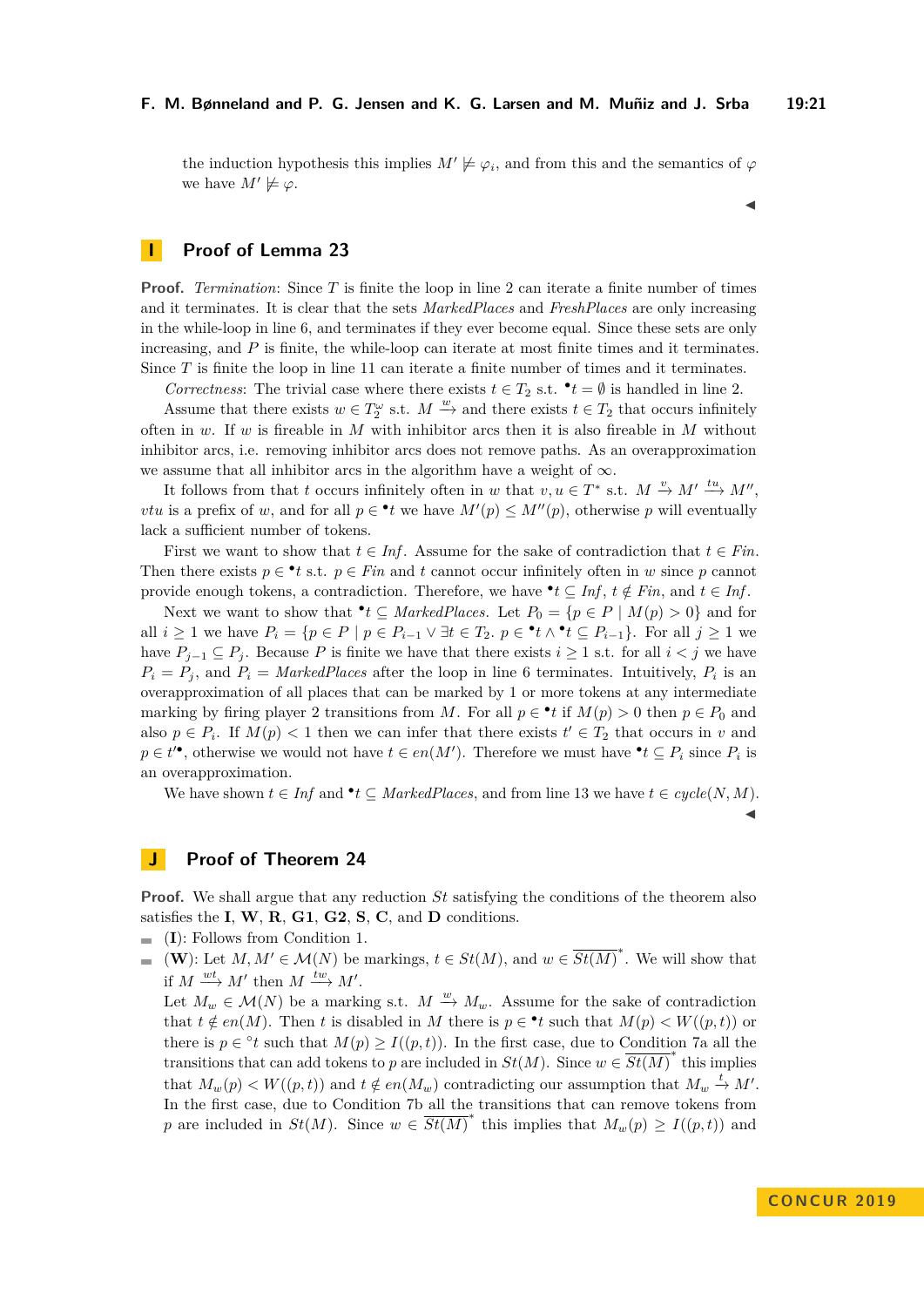### **19:22 Partial Order Reduction for Reachability Games**

 $t \notin en(M_w)$  contradicting our assumption that  $M_w \stackrel{t}{\rightarrow} M'$ . Therefore we must have that  $t \in en(M)$ .

Since  $t \in en(M)$  there is  $M_t \in \mathcal{M}(N)$  s.t.  $M \stackrel{t}{\to} M_t$ . We have to show that  $M_t \stackrel{w}{\to} M'$  is possible. For the sake of contradiction, assume that this is not the case. Then there must exist a transition  $t'$  that occurs in  $w$  that became disabled because  $t$  was fired. There are two cases: *t* removed one or more tokens from a shared pre-place  $p \in \pi$  or  $\bullet t'$  or added one or more tokens to a place  $p \in t^+ \cap {}^{\circ}t'$ . In the first case, due to Condition [8a](#page-9-9) all the transitions that can remove tokens from  $p$  are included in  $St(M)$ , implying that  $t' \in St(M)$ . Since  $w \in \overline{St(M)}^*$  such a *t*' cannot exist. In the second case, due to Condition [8b](#page-9-10) all the transitions that can add tokens to *p* are included in  $St(M)$ , implying that  $t' \in St(M)$ . Since  $w \in \overline{St(M)}^*$  such a  $t'$  cannot exist. Therefore we must have that  $M_t \stackrel{w}{\rightarrow} M'$  and we can conclude with  $M \stackrel{tw}{\rightarrow} M'$ .

- (**[R](#page-4-0)**): Follows from Condition [3](#page-9-11) and Lemma [22.](#page-8-1)
- (**[G1](#page-4-0)**): Let  $M \in \mathcal{M}(N)$  be a marking and  $w \in \overline{St(M)}^*$  s.t.  $M \stackrel{w}{\to} M'$ . We will show that if  $en_2(M) = \emptyset$  then  $en_2(M') = \emptyset$ .

Assume that  $en_2(M) = \emptyset$ . Then by Condition [5](#page-9-12) we have  $T_2 \subseteq St(M)$ . Let  $t \in T_2$  be a player 2 transition. By Condition [7](#page-9-1) we know that either: There exists  $p \in \cdot t$  s.t.  $M(p) \le W((p, t))$  and  $^+p \subseteq St(s)$ , or there exists  $p \in ^\circ t$  s.t.  $M(p) \ge I((p, t))$  and  $p^{-} \subseteq St(s)$ . In the first case, in order to enable *t* at least one transition from <sup>+</sup>*p* has to be fired. However, we know  $^+p \subseteq St(s)$  is true, and therefore none of the transitions in  $+p$  can occur in *w*, which implies  $t \notin en_2(M')$ . In the second case, in order to enable *t* at least one transition from  $p^-$  has to be fired. However, we know  $p^- \subseteq St(s)$  is true, and therefore none of the transitions in  $p^-$  can occur in *w*, which implies  $t \notin en_2(M')$ . These two cases together implies  $en_2(M') = \emptyset$ .

- (**[G2](#page-4-0)**): Follows the same approach as **[G1](#page-4-0)**.
- (**[S](#page-4-0)**): Follows from Condition [2.](#page-8-5)
- (**[C](#page-4-0)**): Follows from Condition [6](#page-9-13) and Lemma [23.](#page-8-2)  $\blacksquare$
- (**[D](#page-4-0)**): Let  $M \in \mathcal{M}(N)$  be a marking and  $w \in \overline{St(M)}^*$  s.t.  $M \xrightarrow{w} M'$ . We will show that if  $\blacksquare$  $en_2(M) \neq \emptyset$  then there exists  $t \in en_2(M) \cup St(M)$  s.t.  $t \in en_2(M')$ .

Assume that  $en_2(M) \neq \emptyset$ . From Condition [9](#page-9-14) we know that there exists  $t \in en_2(M) \cup St(M)$ s.t.  $(\cdot t)^{-} \cup^{+}(\cdot t) \subseteq St(M)$ . Assume for the sake of contradiction that  $t \notin en_2(M')$ . In this case there must either exist  $p \in \text{•}t$  s.t.  $M'(p) < W((p, t))$ , or there exists  $p \in \text{°}t$  s.t.  $M'(p) \geq I((p, t)).$  In the first case, since  $t \in en_2(M)$  we have that  $M(p) \geq W((p, t)).$ Therefore at least one transition from  $p^-$  has to have been fired. However, we know (<sup>•</sup>*t*)<sup> $−$ </sup> ⊆ *St*(*M*) is true, and therefore none of the transitions in *p*<sup> $−$ </sup> can occur in *w*, which implies  $M'(p) \ge W((p, t))$ , a contradiction. In the second case, since  $t \in en_2(M)$  we have have that  $M(p) < I((p, t))$ . Therefore at least one transition from  $\pm p$  has to have been fired. However, we know  $^{+}$ ( $^{\bullet}$ *t*)  $\subseteq$  *St*(*M*) is true, and therefore none of the transitions in  $^+p$  can occur in *w*, which implies  $M'(p) < I((p, t))$ , a contradiction. Therefore  $t \notin en_2(M')$ cannot be true, and we must have that  $t \in en_2(M')$ .

This completes the proof of the theorem.

# **K Proof of Theorem [25](#page-9-15)**

**Proof.** *Termination*: If  $en_1(M) \neq \emptyset$  and  $en_2(M) \neq \emptyset$  then we terminate in line [4.](#page-10-1) Otherwise *Y* ≠  $\emptyset$  and we enter the while-loop in Algorithm [3.](#page-11-0) Notice that *X* ∩ *Y* =  $\emptyset$  is always the case in the execution of Algorithm [3.](#page-11-0) We never remove transitions from *X* after they have been added. Therefore, since in line [13](#page-11-1) of Algorithm [3](#page-11-0) a new transition is added to *X* at the end